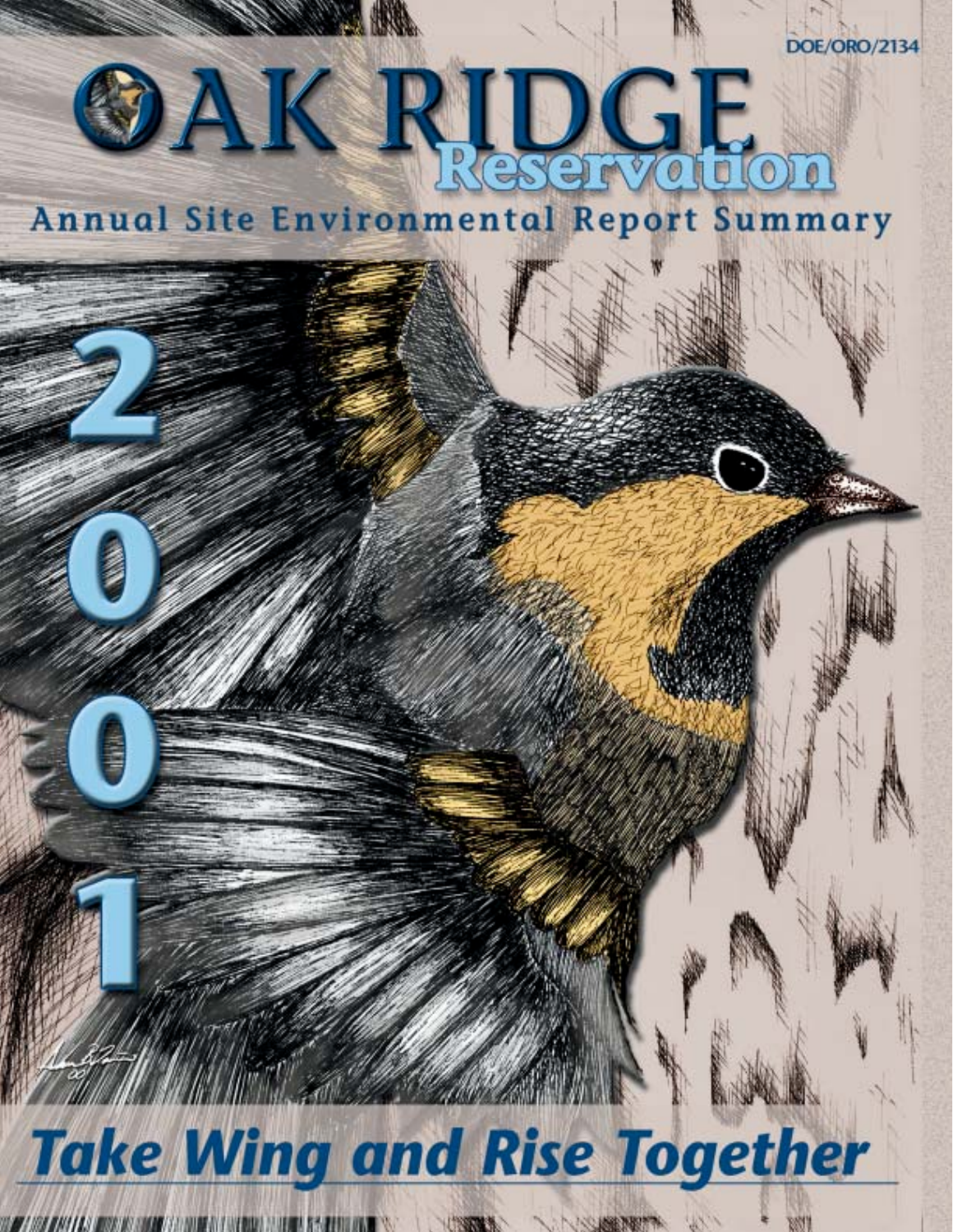

Take Wing and Rise Together

# **Message from the Students**

Dear DOE Stakeholders:

We're the *fall 2002 Applied Communications class at Karns High School*. We were chosen by the Department of Energy to produce a summary of the *Oak Ridge Reservation Annual Site Environmental Report for 2001*. We gladly accepted this responsibility and took pride in being given the chance to prepare such an important document. To better understand the Oak Ridge Reservation we were taken to the Oak Ridge National Laboratory and East Tennessee Technology Park sites to begin our study, and we attended the Y-12 Safety Exposition.

DOE asked us to use our class's diverse creativity and imaginative personalities so that the document would be interesting and easy to understand, and in particular we were challenged to develop unique ways to explain radiation. We accepted the challenge and have employed new ideas and approaches to summarize the *Annual Site Environmental Report*. Davey Humphrey of our class was able to convince his dear friend Professor Rad to work with us on the Rad section, and though a little eccentric, he was fun to work with and we learned a lot from him; we hope you will too—thanks, Professor Rad.

We would like to thank everyone who worked with us from the Reservation. This document would not have been possible without the help of Dr. Timothy Joseph, Joan Hughes, Jennifer Webster, and the scientists that came to our class when we needed them. The class also adds a big thanks to all the men and women who built, maintain, and do research at this great Reservation to help protect and better our nation. It sure is a neat place.

Now that our summary is complete, we hope our class and Professor Rad have given you, the DOE stakeholders, a clearer understanding about the Oak Ridge Reservation, what goes on there, and how hard everyone works to take care of the environment.



#### *About the cover:*

*"Take Wing and Rise Together"* A little bird, a bald eagle—each of equal importance, with a unique, critical contribution, as is every stakeholder, organization, agency, and industry. Just as the tiny bird on the cover plays a major role in the ecology of the forest, every member of the public has a meaningful role in the operations of the Oak Ridge Reservation. We must take wing and rise together, each contributing to keep the Oak Ridge Reservation the quality environment it is, while endeavoring for continual improvement. — *Timothy Joseph*

*Cover artwork:* Andrew Tessier, Karns High School student artist **Layout and design:** Gail S. Sweeden, Communications and Community Outreach, UT-Battelle

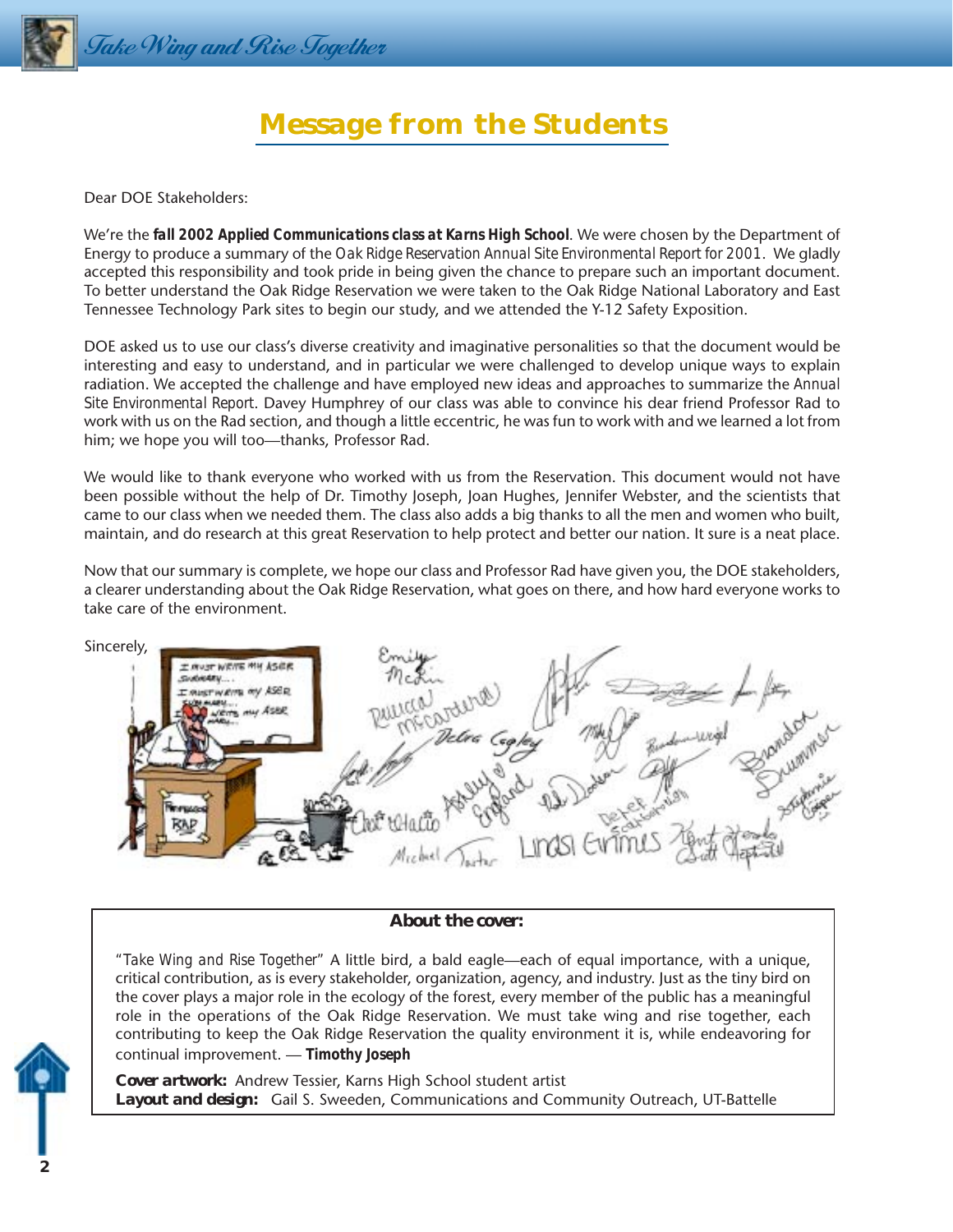Oak Ridge Reservation Annual Site Environmental Report Summary for 2001

# **Contents**

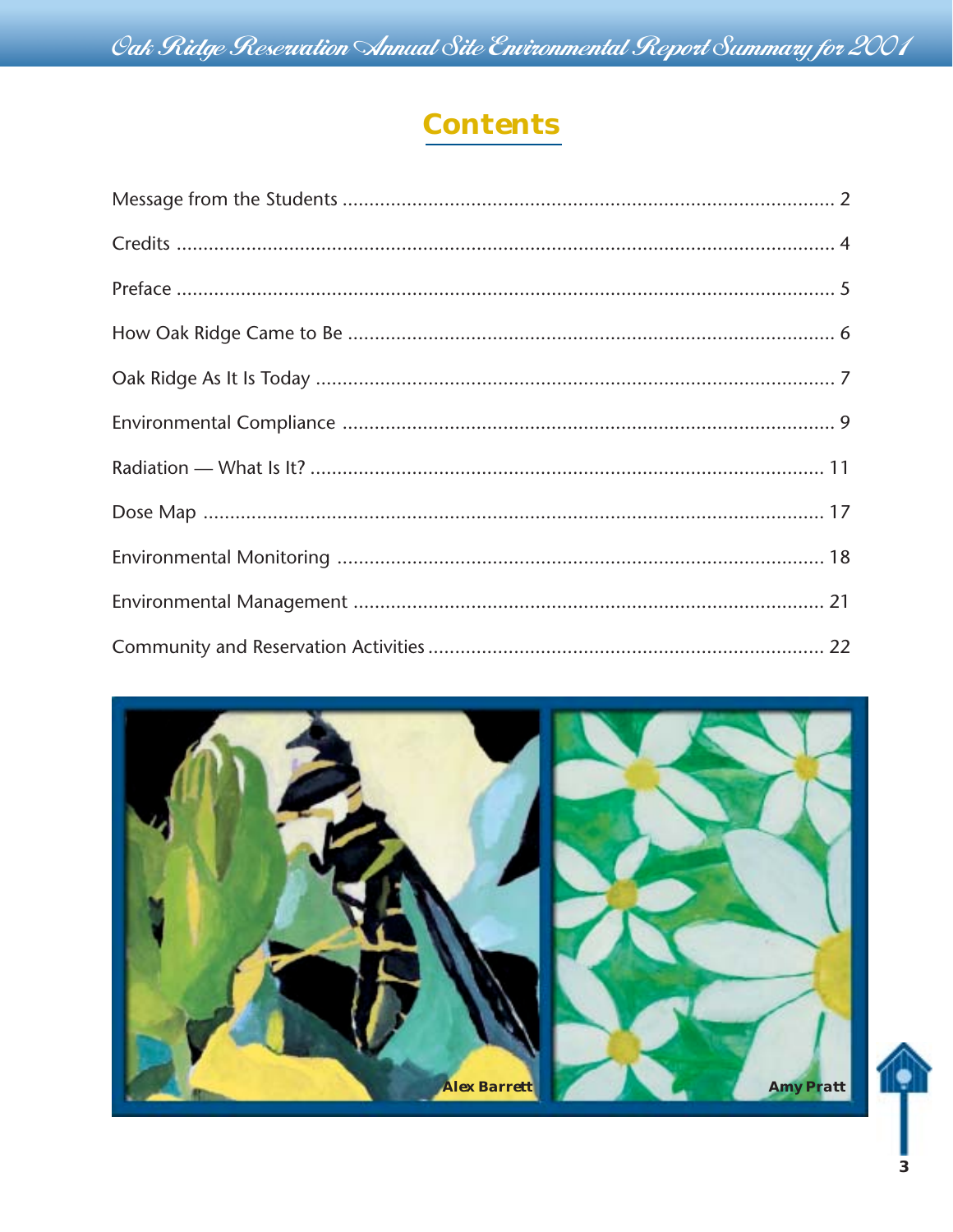

# **Credits**

*Department of Energy photo by Lynn Freeney*



*Top Row left to right:* Lindsi Grimes, Casi Italio, Rebecca McCarter, and Emily McLin

*Middle row left to right:* Kent Hersha, Jordan Smith, Professor Rad, Davey Humphrey, Chris Torbett, Steven Hittinger, and Brandon Weigel

*Bottom row left to right:* Derek Scarbrough, Mike Tarter, Brandon Drummer, Scott Heptinstall, John Hoffman, Stephanie Cooper, Ashley England, Mike Davis, Debra Cagley, Joan Hughes, Jennifer Webster, and Timothy Joseph *Not pictured:* Rob Dodson

> *Oak Ridge Reservation Annual Site Environmental Report Summary for 2001* on the World Wide Web: http:/www.ornl.gov/aser

## **Contributors**

- **Fall 2002 Applied Communications Class Debra Cagley** and **Lindsi Grimes** and **Spring 2002 Art Class Students** Student Student Editors Karns High School **Karns High School** Karns High School **Karns High School**
- Karns High School **Karns High School** Karns High School **Karns High School**
- 
- 
- Oak Ridge National Laboratory **Communist Constructs** Oak Ridge Operations Office
- 
- **Andrea Haury and Bill Shinn Jennifer C. Webster, Instructor and Jennifer C. Webster, Instructor and**
- Art Teachers **English Department Chairperson**
- **Joan Hughes**, Project Director **Timothy W. Joseph**, Ph.D., Project Manager
- Oak Ridge National Laboratory **Department of Energy, Oak Ridge Operations Office**
- Gail Sweeden, Graphics, Creative Media **Frank Juan, Cartoonist, Department of Energy,** 
	-

*Date published: December 2002*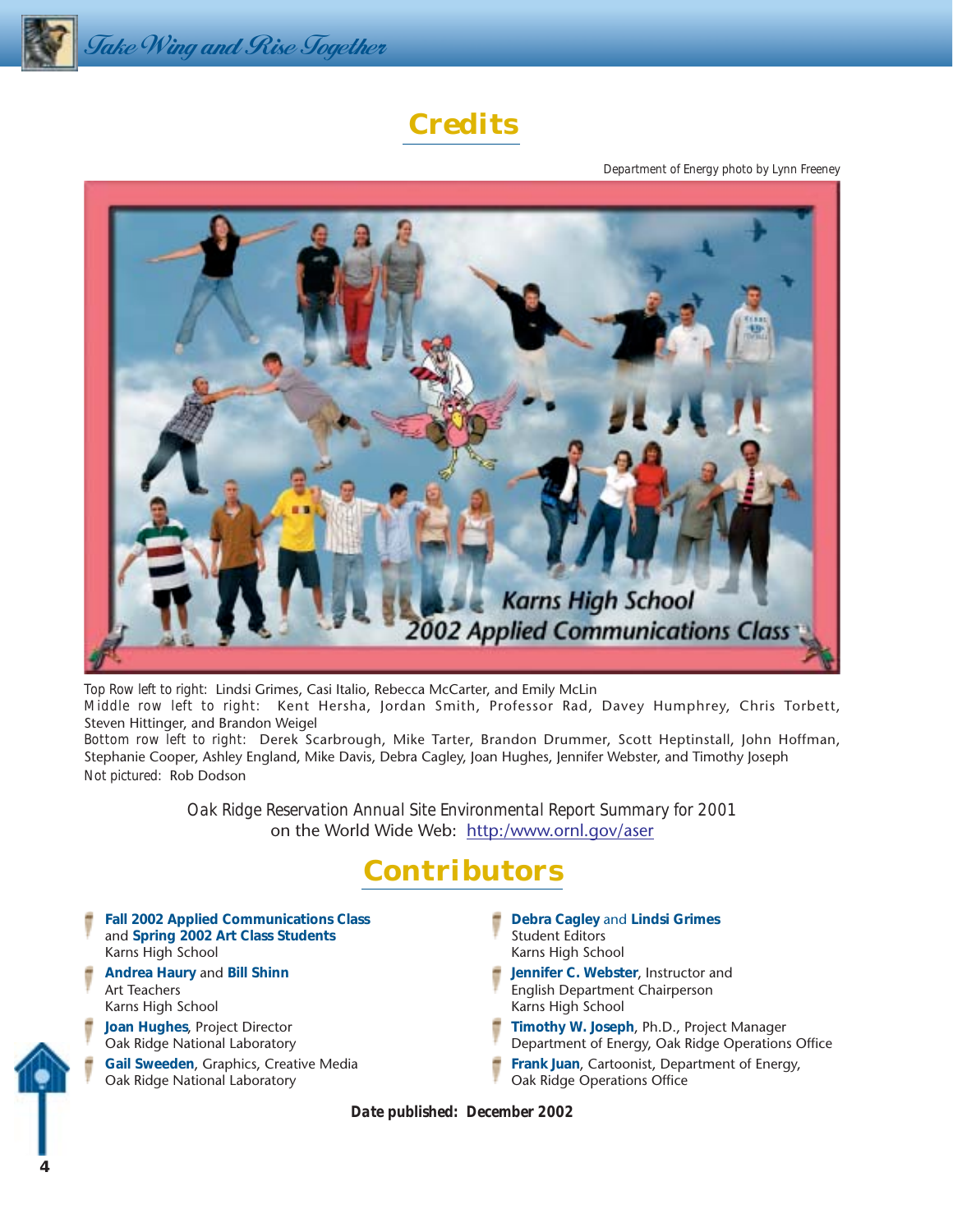

The Department of Energy and its contractors work closely together to monitor operations on the Reservation that have potential for offsite environmental impacts. As well, we monitor the environment extensively on and off the Reservation, collecting, analyzing, and reporting on tens of thousands of samples taken from water, air, soil, mud, plants, and animals. Results of these activities are reported to the regulators on an ongoing basis and, as importantly, to the public. Each year our contractors compile an *Annual Site Environmental Report* to provide detailed information about the prior year's monitoring activities and results, and a separate data volume provides the raw data for regulators and researchers who may wish to perform their own calculations.

We strive to keep all stakeholders informed on

- 1. how we measure and control pollutants from existing operations,
- 2. how we manage and control legacy contamination,
- 3. how chemical and radiological contaminants move within the environment,
- 4. locations where people might receive the highest exposure, and
- 5. what the potential risks could be due to environmental contamination.

This information is presented in the *Oak Ridge Reservation Annual Site Environmental Report* in detail.

This summary document is written to pull together the items of greatest interest to the general public and to present them in an easily understood manner.

As a former high school science teacher, I am well aware that students have a keen capability to understand and a unique way of thinking, and they are able to get ideas across in a clear and effective way. Thus, I have once again asked for their help to provide you, our stakeholders, a summary that can be understood by all. I challenged them this year to concentrate on explaining radiation in a way that might allow everyone to better understand. The students took it upon themselves to seek assistance from Professor Rad, an interesting character indeed. He was able to help the class, and I hope you, our stakeholders.

I thank the Applied Communications Class of Karns High School for taking on the challenge, thinking out of the box, and performing so admirably—you were a great class to work with. Thanks also to the Karns art students, whose talents are seen throughout, especially the cover artist. The *Oak Ridge Reservation Annual Site Environmental Report* and summary can be found on the web at http:// www.ornl.gov/aser.

As the *Oak Ridge Reservation Annual Site Environmental Report* project manager it is my ardent hope you find this summary useful and easy to read. I am always interested in stakeholder feedback on how the Department of Energy might improve the *Oak Ridge Reservation Annual Site Environmental Report* and/or this summary document, for they are written for you; I invite your input. I can be reached by phone at 865-576-1582, or by email at josepht@oro.doe.gov.

Genuine Regards,

Timothy Joseph, Ph.D. Senior Scientist US. Department of Energy Oak Ridge Operations Office

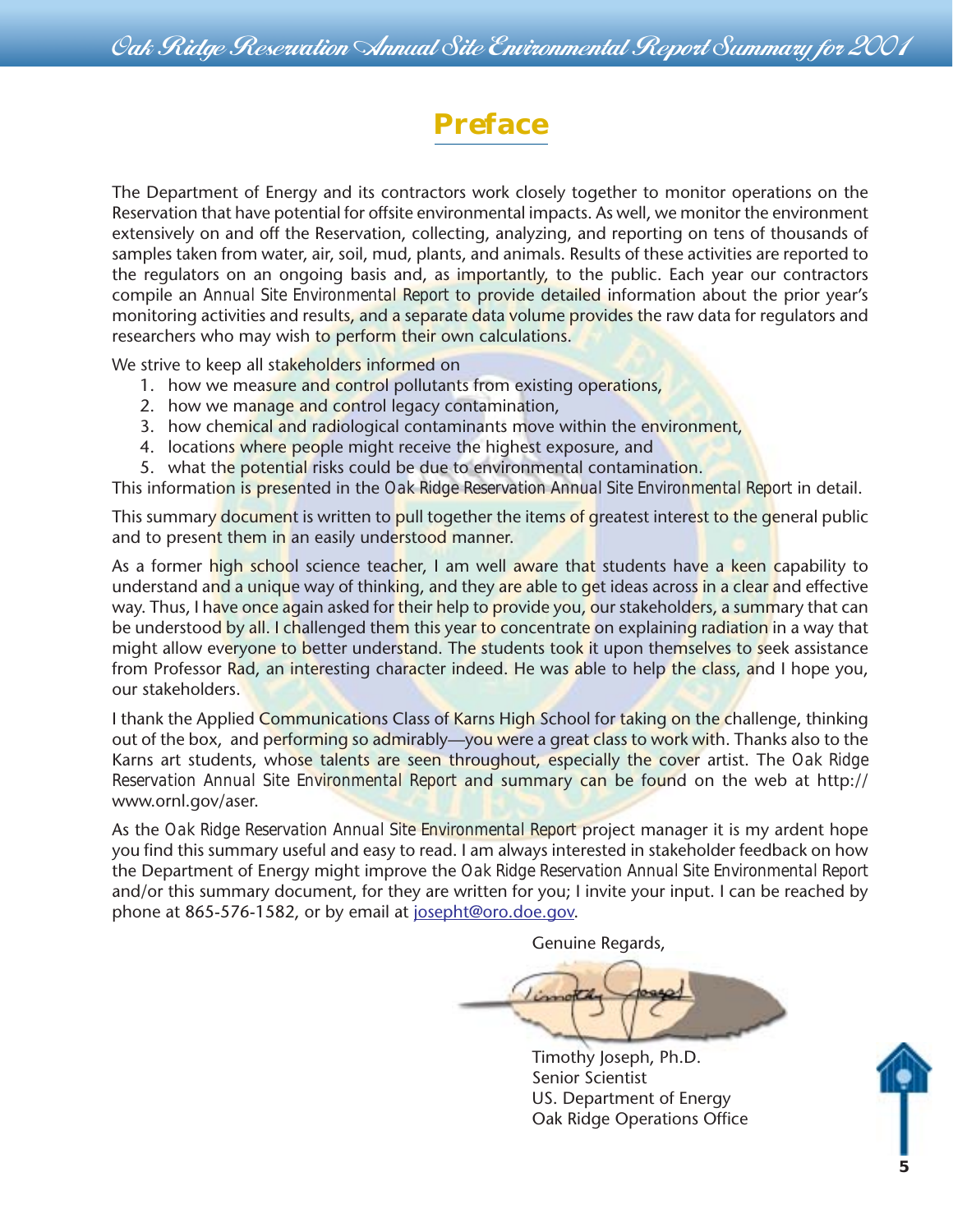# **How Oak Ridge Came To Be**

#### **Introduction**

In the year 1798, European settlers signed a treaty with the Cherokee Indians and established a small community. This community was located between the Great Smoky Mountains and the Cumberland Plateau. Because it was extremely remote, it remained sparsely populated and mostly agricultural, untouched by the industrialized world. About 145 years after the settlers first inhabited the area, all that changed.

In 1942, the United States Army and the Tennessee Valley Authority were asked to supply large amounts of electricity for a secret project. Approximately 58,575 acres of land were acquired to begin construction, and by 1943, the Oak Ridge Reservation had become involved in the Manhattan Project. The task was producing vital components for the world's first nuclear weapons. These same weapons would help bring World War II to an end and save thousands of lives.

The Reservation contained three major installations: Y-12, K-25, and X-10, which were code names used during the Manhattan Project. Now, six decades later, the three sites continue to offer their services to meet the defense, energy, and research needs of the United States. X-10 is now called the Oak Ridge National Laboratory, K-25 is the East Tennessee Technology Park, and Y-12 is the Y-12 National Security Complex.

Today the Oak Ridge Reservation covers roughly 34,235 acres of land owned by the Department of Energy. Most of this area lies within the city limits of Oak Ridge. The Tennessee Valley Authority's Melton Hill and Watts Bar Reservoirs located on the Clinch and Tennessee Rivers define the southern and western boundaries of the Reservation, which is located roughly 25 miles from Knoxville, the nearest metropolitan area. The region around Oak Ridge, which comprises ten counties, boasts a population of about 805,500 people, and 3.7% of that population is employed at the Oak Ridge Reservation.



President and Mrs. John Kennedy visit the Graphite Reactor.

**6**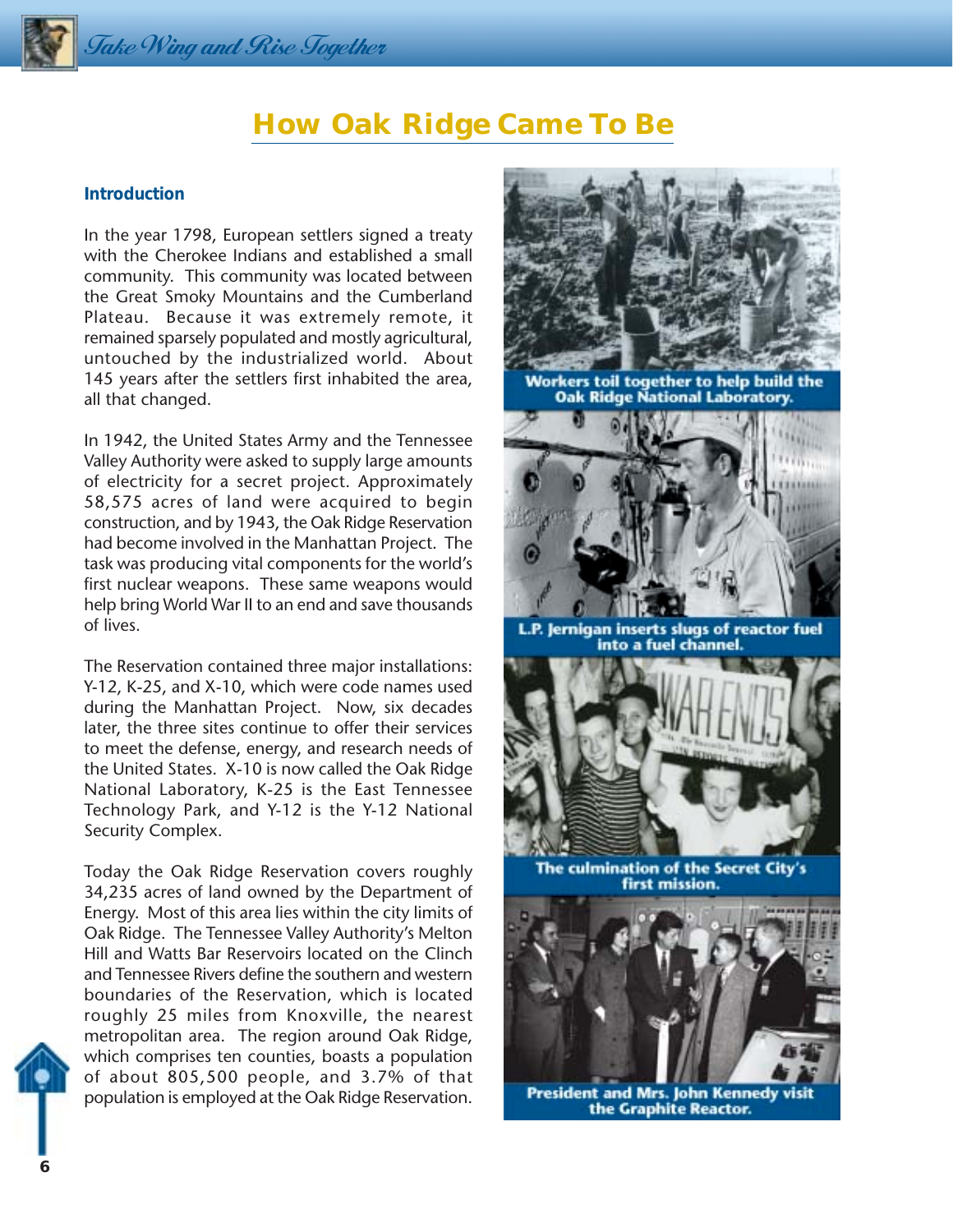### Oak Ridge Reservation Annual Site Environmental Report Summary for 2001

# **Oak Ridge As It Is Today**

#### *East Tennessee Technology Park*

The East Tennessee Technology Park was built as the home of the Oak Ridge Gaseous Diffusion Plant. Construction began in the 1940s as a part of the Manhattan Project. The project's mission was the production of enriched uranium for nuclear weapons. Enrichment was initially carried out in two process buildings, K-25 and K-27. Production capacity was increased by the building of K-29, K-31, and K-33. K-25 and K-27 were shut down in 1964.

By 1985, demand had declined for enriched uranium. The gaseous diffusion cascades at the Oak Ridge Gaseous Diffusion Plant were placed



in standby mode. Later that year, the gas centrifuge program was canceled. In 1987 the diffusion cascades were permanently shut down. In 1990 the Oak Ridge Gaseous Diffusion Plant was named "Oak Ridge K-25 Site"; in 1995, K-25 was renamed "East Tennessee Technology Park" to reflect its new mission. The East Tennessee Technology Park's mission is to reindustrialize and reuse site assets through leasing of facilities and to incorporate commercial organizations as partners in the ongoing environmental restoration, decontamination, and decommissioning of facilities; waste treatment and disposal; and activities associated with the enrichment activities. Currently, 38 companies are leasing properties at the East Tennessee Technology Park.

#### *Y-12 National Security Complex*

Since World War II, the number of buildings at the Y-12 Complex has doubled. Its mission and capabilities have changed as well. The first site mission was the separation of uranium-235 from the more abundant uranium-238 isotope by electromagnetic separation. The magnetic separators were decommissioned in 1946, when gaseous diffusion became the accepted process for enriching uranium. For more than 50 years, the plant has been a premier Department of Energy weapons-manufacturing facility. Every weapon in the United States stockpile has some components manufactured at the Y-12 Complex. The plant's work in the Manhattan Project helped produce the first nuclear weapons. Weapon components later produced at the plant helped win the Cold War. Nuclear weapons remain an integral part of national security. Today, the Y-12 Complex is a manufacturing facility that stretches over 811 acres. Its 500 buildings contain about 7 million square feet of floor space.

#### *Oak Ridge National Laboratory*

The Oak Ridge National Laboratory began in 1943 as part of the Manhattan Project and was the smallest of the three facilities. From its beginning as a wartime pilot plant, it has become one of the world's premier scientific centers and the Department of Energy's largest and most diversified

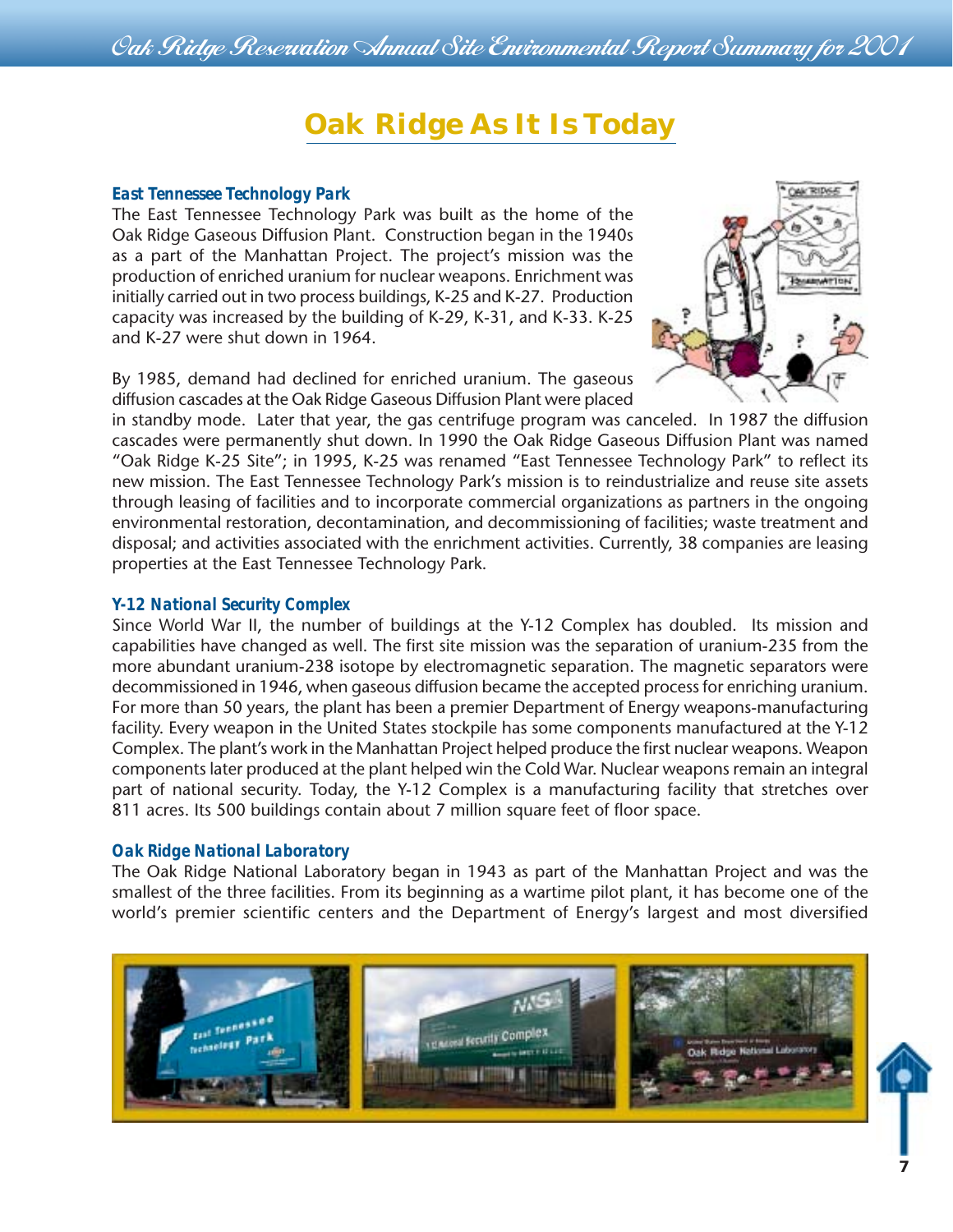multiprogram national laboratory. As an award-winning multiprogram national laboratory, the Oak Ridge National Laboratory carries out research and development in a broad spectrum of scientific disciplines.

The Oak Ridge National Laboratory's research into fission, fusion, fossil, and other energy sources grew from wartime efforts to produce plutonium from uranium. The Graphite Reactor was established to demonstrate the feasibility of producing the plutonium needed to create the bomb dropped on Nagasaki, Japan. After the war, the Graphite Reactor produced the first electricity from nuclear energy and played an important role in the study of health hazards of radioactivity. The High Flux Isotope Reactor is a major producer of isotopes for medical and research needs. The Spallation Neutron Source, currently under construction, will be an accelerator-based neutron source that will provide neutron beams with up to ten times more intensity than any other source in the world. Construction began in 1999 and is scheduled for completion in 2006. The total cost of the project is \$1.4 billion. Researchers from around the world will conduct research at the Spallation Neutron Source.



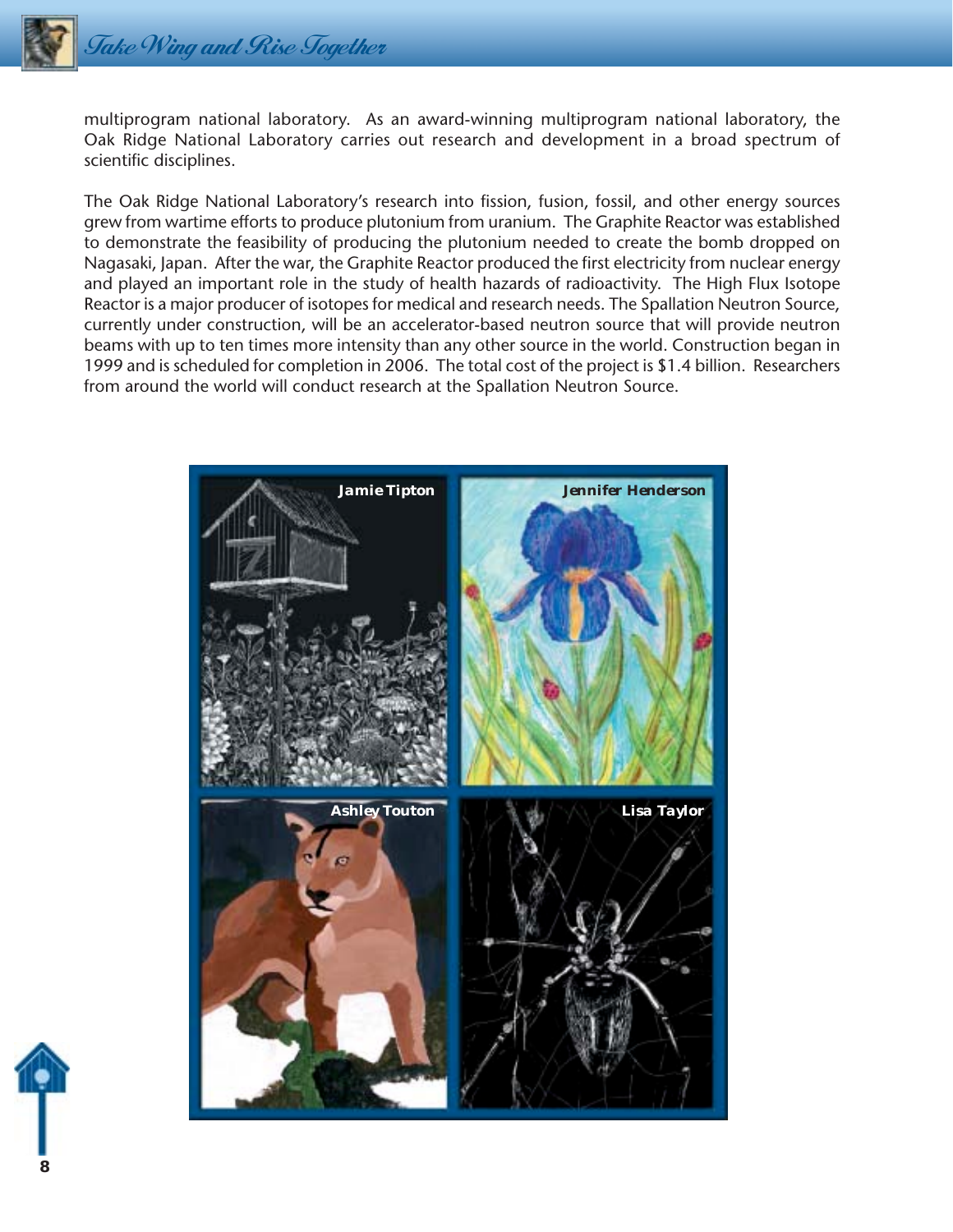# **Environmental Compliance**

Many activities on the Oak Ridge Reservation generate hazardous wastes or deal with cleanup and remediation of waste or legacy contamination from past work. These activities are subject to federal

and state laws intended to protect the environment and public health. These laws define emission limits or prohibit the emission of toxic substances into the air, water, and ground; require plans to prevent spills, unplanned releases, and accidents, as well as plans to respond to any emergencies; and call for programs to monitor, measure, document, and report on compliance to regulatory agencies and the public.

The United States Environmental Protection Agency and the Tennessee Department of Environment and Conservation are the principal regulators of Oak Ridge Reservation activities. These agencies issue permits, review compliance reports, participate in joint monitoring programs, inspect facilities and operations, and oversee compliance with applicable regulations. The Tennessee Department of Environment and Conservation's Department of Energy Oversight Division consists of 44 employees located in Oak Ridge to assure the public that their health, safety, and environment are being protected during environmental restoration and ongoing activities at the Oak Ridge Reservation.



#### *Updates*

- **–** All Oak Ridge Reservation sites were in compliance with all applicable environmental regulations in 2001 except for a few instances.
- **–** Each site achieved a National Pollutant Discharge Elimination System permit compliance rate greater than 99.9% in 2001.
- **–** In 2001, all three Oak Ridge Reservation facilities operated in compliance with the regulatory dose limits of Tennessee Rule 1200-3-11-08 (Emission Standards for Hazardous Air Pollutants for Radionuclides) and met its emission and test procedures.
- **–** No releases of reportable quantities of hazardous chemicals or asbestos were reported under the Comprehensive Environmental Response, Compensation, and Liability Act by any of the sites.
- **–** Several private businesses are operating under leasing arrangements at the East Tennessee Technology Park under the Department of Energy reindustrialization initiative. Lessees are accountable to comply with all applicable standards and regulations and to obtain permits and licenses with local, state, and federal agencies as appropriate.

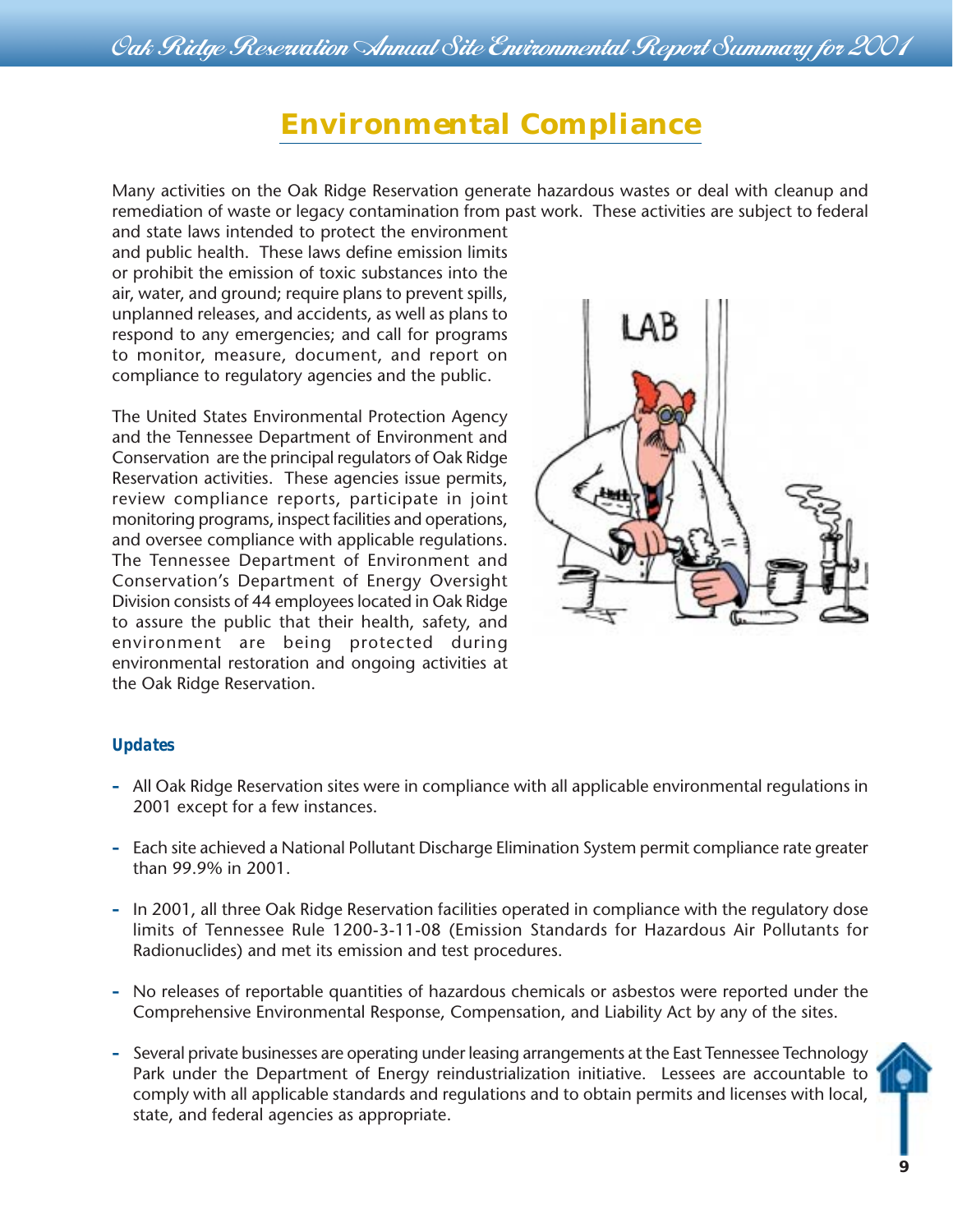*The following table defines and summarizes 2001 results for a few of the many federal and state laws and regulations with which the Department of Energy must comply.*

| <b>Compliance</b><br>Program                                                             | <b>Noncompliances</b> | <b>Information</b>                                                                                                                                                                                                              |
|------------------------------------------------------------------------------------------|-----------------------|---------------------------------------------------------------------------------------------------------------------------------------------------------------------------------------------------------------------------------|
| Clean Air Act                                                                            | $\mathbf 0$           | The EPA's dose limit from air emissions is<br>10 millirem per year. The total air dose from<br>all three sites on the Oak Ridge Reservation<br>was 0.78 millirem. There were no findings<br>during regulatory inspections.      |
| Clean Water Act                                                                          | $19*$                 | The Clean Water Act compliance rate for<br>all three sites was greater than 99.9%. There<br>were no findings during regulatory inspections.                                                                                     |
| Comprehensive<br>Environmental<br>Response,<br>Compensation, and<br><b>Liability Act</b> | $\mathbf 0$           | Compliance with this act ensures that the<br>environmental impacts of past and present<br>activities on the Reservation are investigated and<br>that necessary measures are taken to protect<br>the public and the environment. |
| Endangered<br>Species Act                                                                | $\mathbf 0$           | This act dictates that plant and animal species<br>be considered when projects could alter<br>their habitats.                                                                                                                   |
| <b>Federal Facility</b><br>Compliance Act                                                | $\mathbf 0$           | This act was passed to bring federal facilities<br>into full compliance with the<br>Resource Conservation and Recovery Act.                                                                                                     |
| Federal Insecticide,<br>Fungicide, and<br>Rodenticide Act                                | $\mathbf 0$           | No restricted-use pesticide products are used<br>at any of the three sites.                                                                                                                                                     |
| National<br>Environmental<br>Policy Act                                                  | $\boldsymbol{0}$      | This act provides a means to evaluate the<br>environmental impacts of proposed projects and<br>to examine alternatives.                                                                                                         |
| <b>National Historic</b><br><b>Preservation Act</b>                                      | $\mathbf 0$           | This act was passed to preserve historic<br>properties throughout the nation.                                                                                                                                                   |
| Resource<br>Conservation<br>and Recovery Act                                             | $2***$                | All noncompliances were self-disclosed by<br>site personnel and were not the result<br>audit findings by the regulators.                                                                                                        |
| Safe Drinking<br><b>Water Act</b>                                                        | 0                     | This statute establishes drinking<br>water regulations.                                                                                                                                                                         |
| <b>Toxic Substances</b><br>Control Act                                                   | 0                     | This law was enacted to regulate the manufacture,<br>use, and disposal of chemical substances.                                                                                                                                  |

\*A detailed description is available in the *Annual Site Environmental Report 2001* at http://www.ornl.gov/aser, Appendix D.

\*\*A detailed description is available in the *Annual Site Environmental Report 2001* at http://www.ornl.gov/aser, Section 2.5.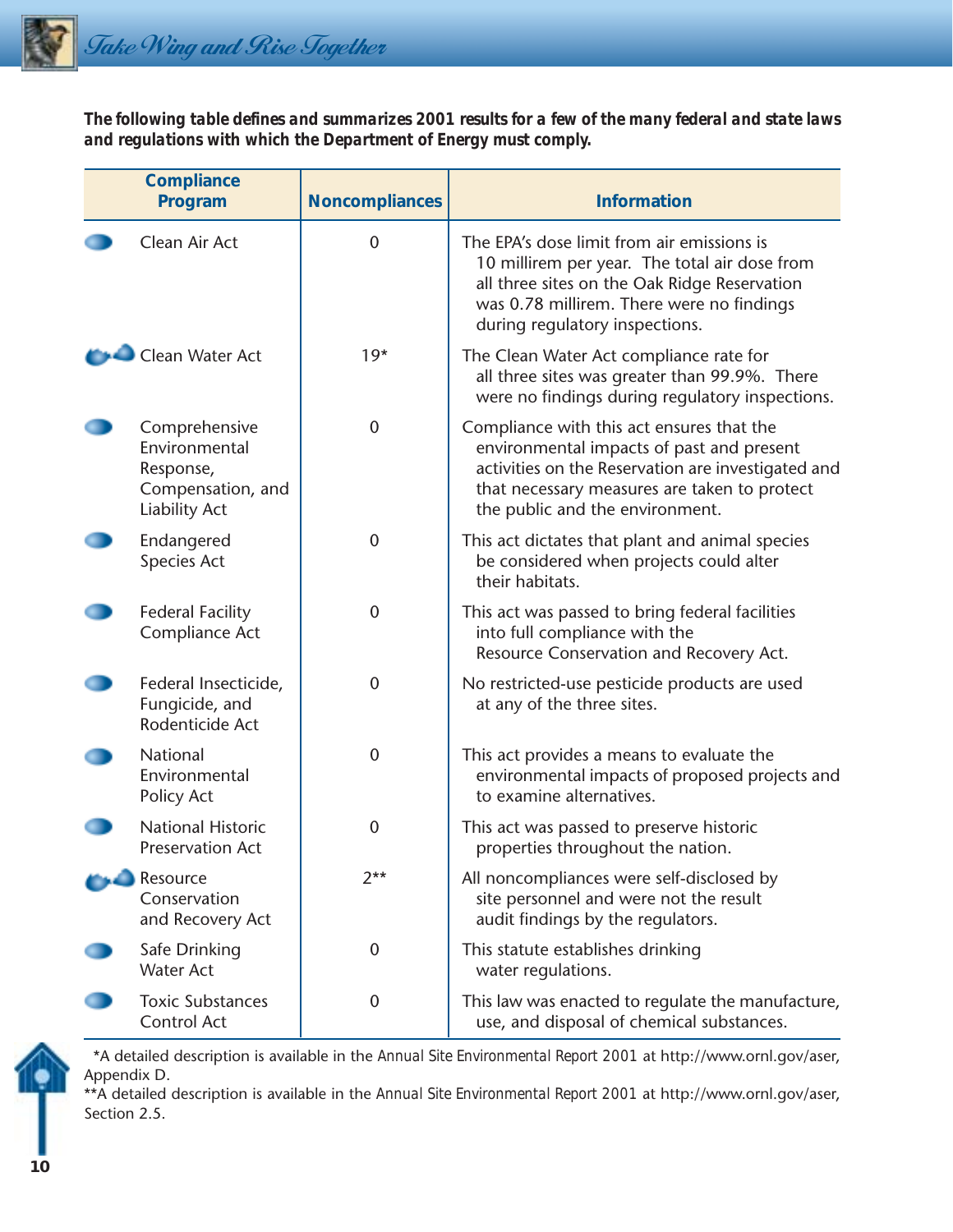Oak Ridge Reservation Annual Site Environmental Report Summary for 2001

# **Radiation—What Is It?**

*One of the toughest challenges our class faced in preparing this document was to write the radiation section in a clear and understandable manner. To do this we needed to fully understand radiation, so we talked with renowned scientists from ORNL. We also asked the world-famous Professor Rad to help us out. We'd like to share with you our discussion with Professor Rad.*

DAVEY: Where does radiation come from, Professor, and just what is it?

PROFESSOR RAD: Well, let's get down and basic here. You know that an atom has a nucleus made up of protons, which have a positive charge, and neutrons, which are neutral, and that negatively charged electrons spin around the nucleus. Luckily, most atoms have the right number of protons, neutrons, and electrons. We call them stable. As you know, the number of those things determines what kind of atom it is; like carbon, hydrogen, or gold. But, if the number isn't just so, or if some rogue neutron hits the nucleus, the atom has a fit, becomes unstable, and starts tossing off particles or energy. It's called disintegration. If it loses part of the nucleus, the atom changes to another kind of atom. We call that radioactive decay. And guess what all this stuff coming off of the atom is?

#### DEREK: Radiation!

PROFESSOR RAD: Right! From out-of-balance or unhappy atoms.

MIKE: But what about alpha, beta, and gamma? What are they exactly?

PROFESSOR RAD: Alright, listen up and look at this atom. Let's say that a rogue neutron hits the nucleus—bam! It knocks off two protons and two neutrons that stick together, which is really a helium atom nucleus. Well, that particle is called an alpha particle. When the atom sends it out, the atom becomes a different element, because remember, the number of protons and neutrons determines what element it is, and it just lost some so it changes. You know, when they talk about changing lead to gold? Well, that really can happen.

#### BRANDON: So what's beta radiation?

PROFESSOR RAD: A beta particle is more difficult to understand, but you're pretty sharp. If an atom has too many neutrons, it can change a neutron into a proton and an electron, and kick the electron out. That electron is the beta particle. Remember now, there are no electrons in the nucleus; what it does is change the neutron into a proton and an electron. It keeps the proton and kicks out the new electron and it's now happy. Got it?



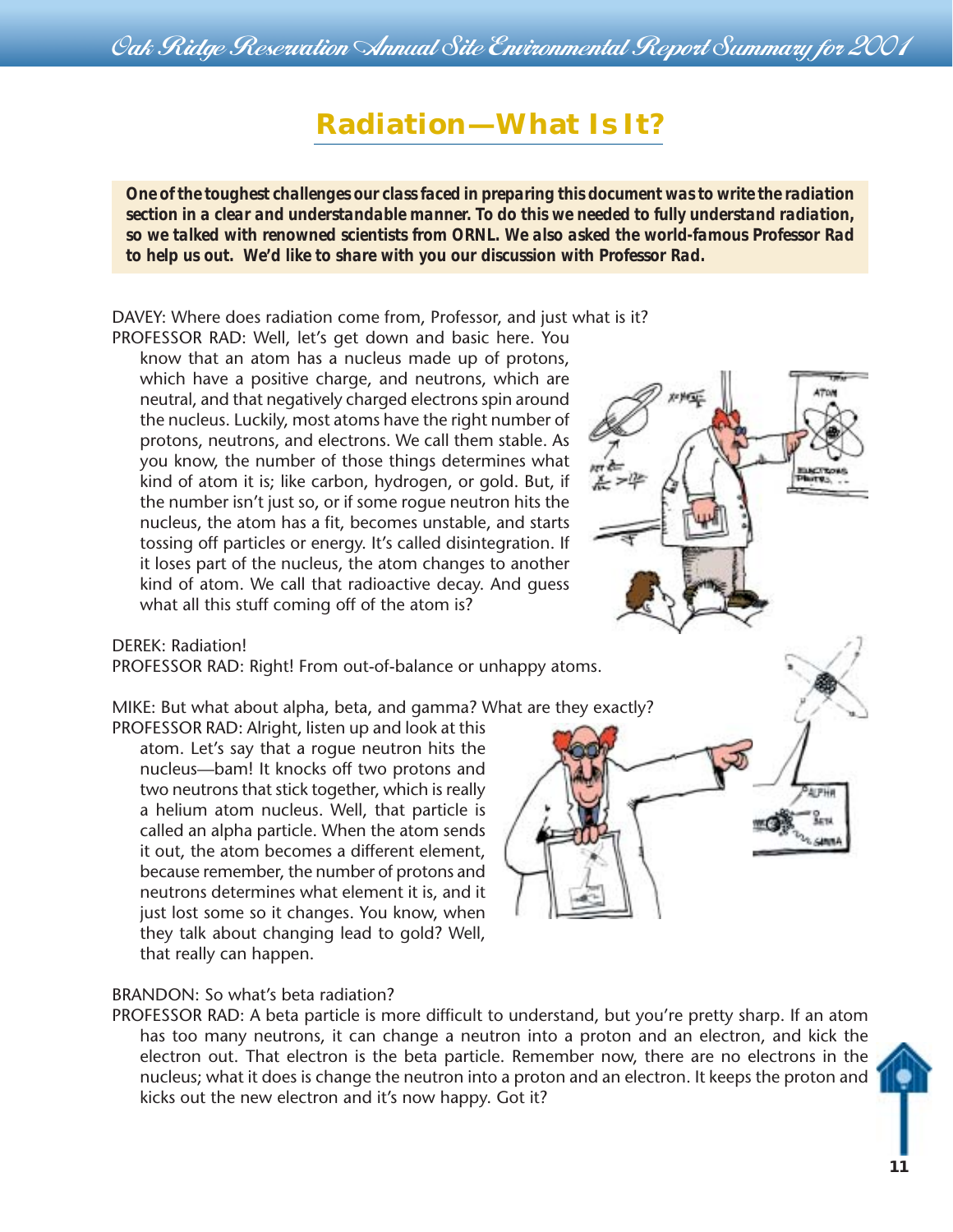

#### SCOTT: Yup. But what about gamma?

PROFESSOR RAD: Gamma's the guy that's not a particle—it is pure energy we call electromagnetic radiation, just like light rays, which we call photons. Light is visible photons. Well, gamma is like light, only with a shorter wavelength, a lot more energy, and you can't see it. That's what an X ray is also. What happens is the atom is not very happy, so it changes the distribution of electric charges within its nucleus or even its shape, and to do so it needs to get rid of some energy so it gives off that energy as gamma rays. It's Einstein's  $E = MC^2$ , where matter is converted to energy. When you get a dental X ray, the machine bombards some atoms and it makes them excited and unstable, and they shoot off energy/X rays to try and get back to normal.

#### JOHN: Boy, sounds scary. How much radiation is out there anyway?

PROFESSOR RAD: It's not really scary at all. Radiation has been around since the earth was formed. Radiation is simply natural. Sure, man can make it, but even if we didn't, it's all around us. Radiation comes from outer space, hitting us all day long. It's in the food we eat and in the ground we walk on. Even our bodies are radioactive. So when you hold hands with your girlfriend, watch out, you're getting radiation from her and she's getting it from you.

#### STEPHANIE: You're kidding.

PROFESSOR RAD: Nope. And boy, if you smoke, you're really getting a lot more than lung pollution; you're getting a bunch of radiation. If you have a gas stove, it gives off radiation. Concrete does; bananas have potassium, which isn't the happiest atom around, and it gives off radiation. And that lantern mantle in your camping gear, it will make a Geiger counter sing like Hootie and the Blowfish. You just can't escape radiation, and you don't need to worry. We've lived with radiation since the dawn of man. It's like sunshine, which is full of ultraviolet radiation. We don't worry about it, we don't try and hide from it, but it can sure do damage if we get too much. If we want protection, we put on sunscreen and wear sunglasses. But we don't worry about the sun.

#### ROB: How powerful are those particles and rays anyway? They sound pretty bad.

PROFESSOR RAD: Well, just look at the picture I drew up. Alpha particles will not even penetrate your

first layer of skin or your shirt, and they can only make it through a couple of inches of air. Beta particles can make it maybe a tenth of an inch into your skin, and through about 10 feet of air. Plastic, glass, or foil stop beta cold. Gamma's the strongest because it's not a particle, it's a ray. Gammas go whipping right through your body, travel hundreds of feet in the air, and it takes very dense material to stop them, such as concrete, lead, or steel.



MIKE: How is radiation exposure measured?

PROFESSOR RAD: Glad you asked. Radiation is measured in units called "rem." But we get so little we use millirem or mrem. There are 1,000 millirem in a rem.



#### DEBRA: So what does "rem" stand for?

PROFESSOR RAD: "Rem" stands for Roentgen Equivalent Man. Hang on now, don't panic. Those are just words. That thing we call a roentgen is just a way to measure exposure, or how much radiation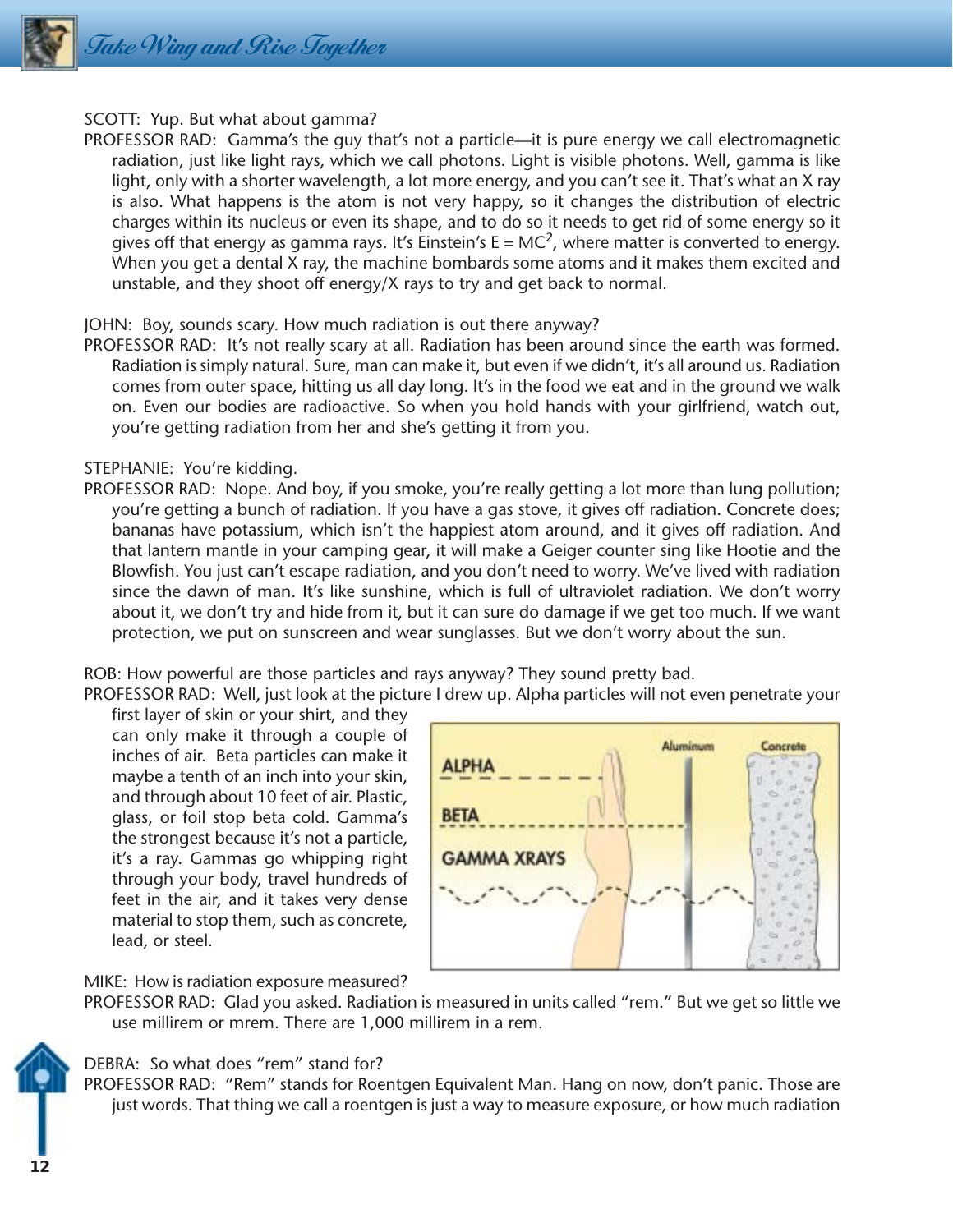hits you, sort of like speed of a car, but roentgen alone doesn't say anything about the damage of the radiation. So we use what we call a dose equivalence, which is just a measure of the biological damage or harm produced by that many roentgens. That's why it has that silly name, Roentgen Equivalent Man. So just forget roentgen and think of "rem" and "damage" from radiation like "mph" is miles per hour or "speed." The more "rems" we get, the more damage to us. Did I confuse you?

KENT: Nope, I got it Professor. A rem tells me about the damage to my body from the energy in radiation, like how much my car's bumper will bend if I hit a pole at 1 or 30 miles per hour. PROFESSOR RAD: Smart kid, you're absolutely right. Just don't hit it at 30 miles per hour, please.

- JORDAN: So just how much radiation will hurt me, especially if it's all around me like you say? Is there any way to prevent getting exposed to radiation?
- PROFESSOR RAD: Good question. You can't avoid it unless you live in a lead house and never eat or breathe. Most of the time you're being exposed to about 360 millirem each year just from living, breathing, and being a normal person. We call it "background radiation." Look at the books in my



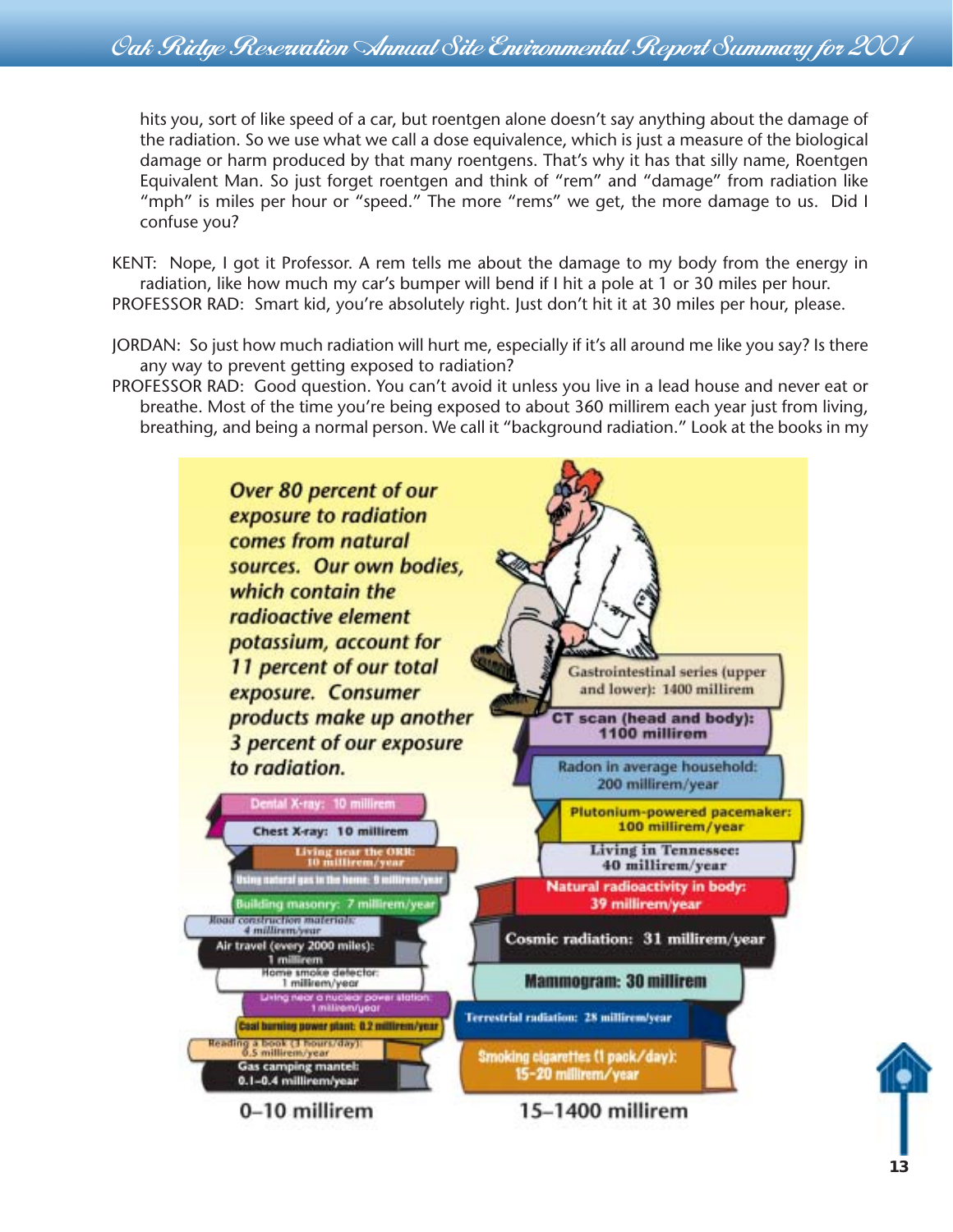library showing the radiation exposures you get from different things. I'm getting some from just sitting on them. Those high levels up near the top are man-made, but the benefit of things like X rays and Computerized Axial Tomography (CAT) scans are well worth the little additional risk we get from getting them.

CHRIS: How much radiation does it take to hurt the human body?

PROFESSOR RAD: Now that's a really good question. But it's like the bumper and speed. Some bumpers are stronger than others, but enough speed will crumple any bumper. People who work with radiation constantly are allowed to get up to 5,000 millirem a year. 10,000 millirem could result in getting cancer nearly 1% above the normal likelihood for getting cancer. If you were to get 100,000–200,000 millirem you might show symptoms of radiation sickness but would recover completely.

EMILY: How much radiation at one time will kill us?

- PROFESSOR RAD: If you got upwards of 500,000 or more millirem, you would be very sick but would recover with medical treatment. If you get, say 800,000 millirem or more, and didn't get medical treatment, you'd probably die within 60 to 90 days .
- STEVEN: Wow! Is there enough radiation on the Oak Ridge Reservation to pose a serious threat? PROFESSOR RAD: Sure, but it's very well protected and controlled. The highest level to any worker last year was 959 millirem, and the year before around 810 millirem. If a person living in Oak Ridge got the maximum exposure from all the sources of radiation released to the air from the Reservation in 2001, that person would receive about 0.8 millirem. That's less than even 1 millirem. I get more than that flying to California to talk to kids out there.

#### ASHLEY: How are we exposed to radiation?

PROFESSOR RAD: As you can see in the *Radiation Exposure Pathways* illustration, we can receive

internal or external exposure to chemicals, radioactive materials, and radiation by way of a number of pathways. We receive radiation directly from cosmic radiation and from particles embedded in soil and suspended in air and water. We can breathe air or drink water that have both chemical and radiological contaminants suspended in them. In addition, airborne contaminants that



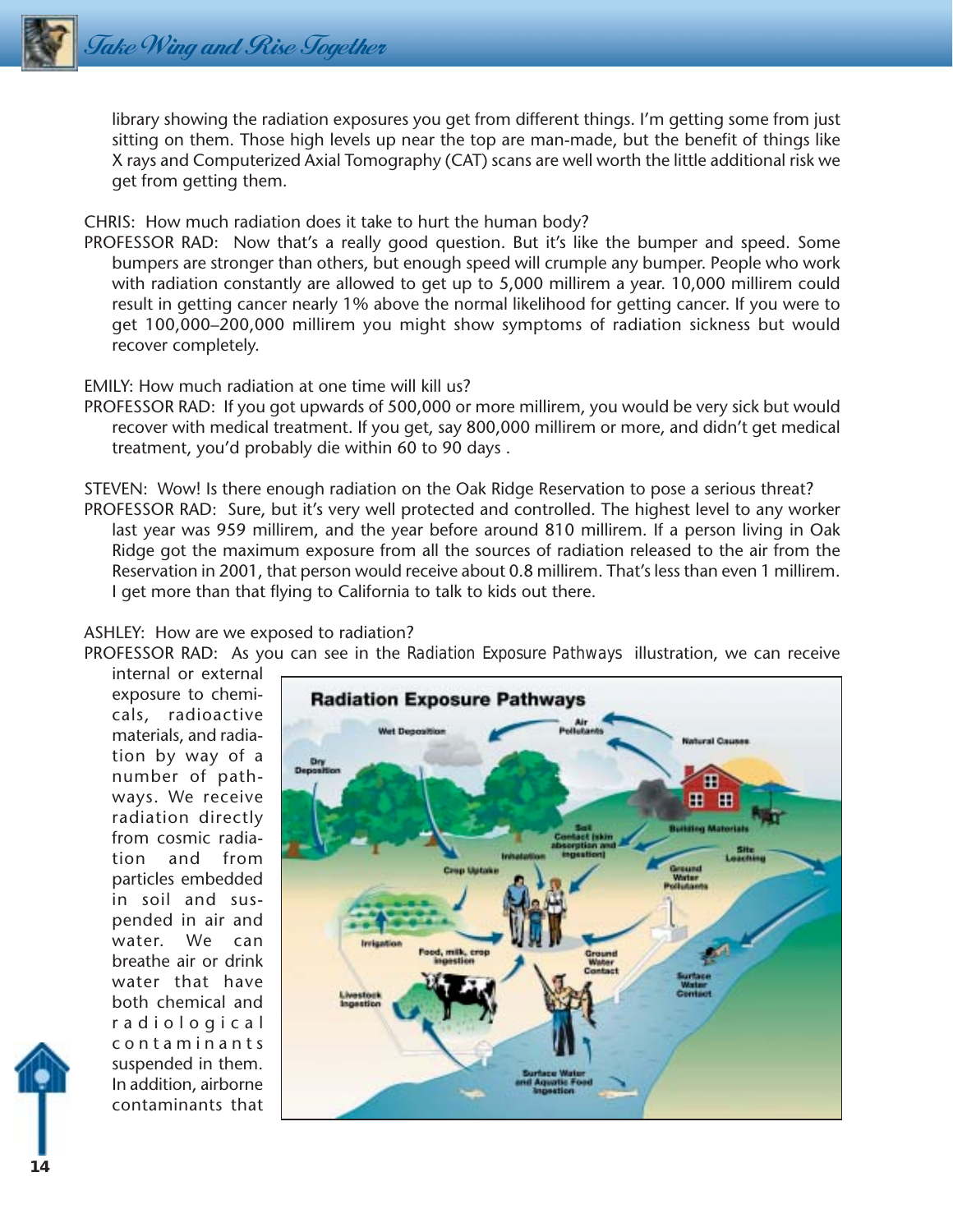settle on grass in pastures and hayfields can be eaten by cows, and the contaminants can show up in the milk we drink. Similarly, contaminants can be retained in honey, fish, and game animals.

REBECCA: I see that some fish are contaminated. What about that?

- PROFESSOR RAD: Glad you asked. If you ate 46 pounds of the most highly contaminated fish, drank 193 gallons of the most highly contaminated water right from the lake, and sat for 67 hours on the worst mud shoreline, you would probably receive about 4 millirem per year. But I doubt anyone will do any of that, let alone all of it. Also, most of the radiation in the fish is in the bones, which you don't eat.
- LINDSI: Then how come so many people are so concerned with the radiation coming from the Department of Energy's Oak Ridge Reservation?
- PROFESSOR RAD: Best question yet. People have a right to be concerned, and radiation has a really bad name. You say "radiation" and people think you glow in the dark. It's all because the public often does not understand how little radiation comes from the Reservation. To some, any is too much. Yes, radiation is very bad for you when it's high, but on the Reservation it's controlled so well it's just not a danger. The amount that gets off the Reservation is extremely small and is simply inconsequential, especially when you know that the average amount of radon in some of our homes gives us 200 millirem each year and that in some homes the amount is many times higher. A couple of millirem is nothing compared with the approximately 360 millirem we get just living.

MIKE: Is there any way I can figure out how much radiation I get? PROFESSOR RAD: Sure. Just use this chart, fill in the blanks, and you'll know.

CASI: Gee, thanks for setting us straight, Professor Rad. I understand now that the levels are low and there's nothing to be

concerned about, but I still don't think I like radiation. It scares me.

- PROFESSOR RAD: As it should. Believe me, everyone that works with radiation respects it, and that's why they control it so well. Don't sweat the tiny little bit you might get if you live near the Reservation. You get more from the concrete block in this school and every other school, store, building, road, or home made of concrete. Background radiation is part of our lives, and we just need to understand it. Understanding and putting things in perspective are key.
- DAVEY: One last thing Professor. What's the name of your pet bird, and where'd you find that tie of yours?

| <b>Sources</b>                                                                                                                                                                                                                                                                                                                                                                                                                                                        | Dose | <b>Effective Radiation</b><br>(mrem) |
|-----------------------------------------------------------------------------------------------------------------------------------------------------------------------------------------------------------------------------------------------------------------------------------------------------------------------------------------------------------------------------------------------------------------------------------------------------------------------|------|--------------------------------------|
| <b>Natural Radiation Sources:</b>                                                                                                                                                                                                                                                                                                                                                                                                                                     |      |                                      |
| Inhaled radon daughters                                                                                                                                                                                                                                                                                                                                                                                                                                               | 200  |                                      |
| Cosmic rays                                                                                                                                                                                                                                                                                                                                                                                                                                                           | 30   |                                      |
| Radionuclides in the earth (uranium and thorium)                                                                                                                                                                                                                                                                                                                                                                                                                      | 30   |                                      |
| Radionuclides in the body (potassium and polonium)                                                                                                                                                                                                                                                                                                                                                                                                                    | 40   |                                      |
| Natural background subtotal:                                                                                                                                                                                                                                                                                                                                                                                                                                          |      | 300                                  |
| Man-Made Sources (average 60):<br>Medical Uses of Radiation:<br>Number of chest Xrays:<br>$10 =$<br>Number of CAT scans:<br>$x 1100 =$<br>Number of GI tract studies:<br>$x 1400 =$<br>Number of dental Xrays:<br>$10 =$                                                                                                                                                                                                                                              |      |                                      |
| Medical subtotal:                                                                                                                                                                                                                                                                                                                                                                                                                                                     |      |                                      |
| <b>Other Manufactured Sources:</b><br>If you live in a STONE structure, add 15 millirem<br>If you live in a BRICK structure, add 10 millirem<br>If you live in a WOOD structure, add 5 millirem<br>If you smoke cigarettes, add 1000 millirem (polonium)<br>Number of hours of travel on airlines<br>$x0.5=$<br>Miscellaneous consumer products<br>Nuclear power plant operations<br>Worldwide fallout from nuclear weapons testing<br>Manufactured sources subtotal: | 0.05 |                                      |
| <b>Total Annual Effective Dose Equivalent</b>                                                                                                                                                                                                                                                                                                                                                                                                                         |      |                                      |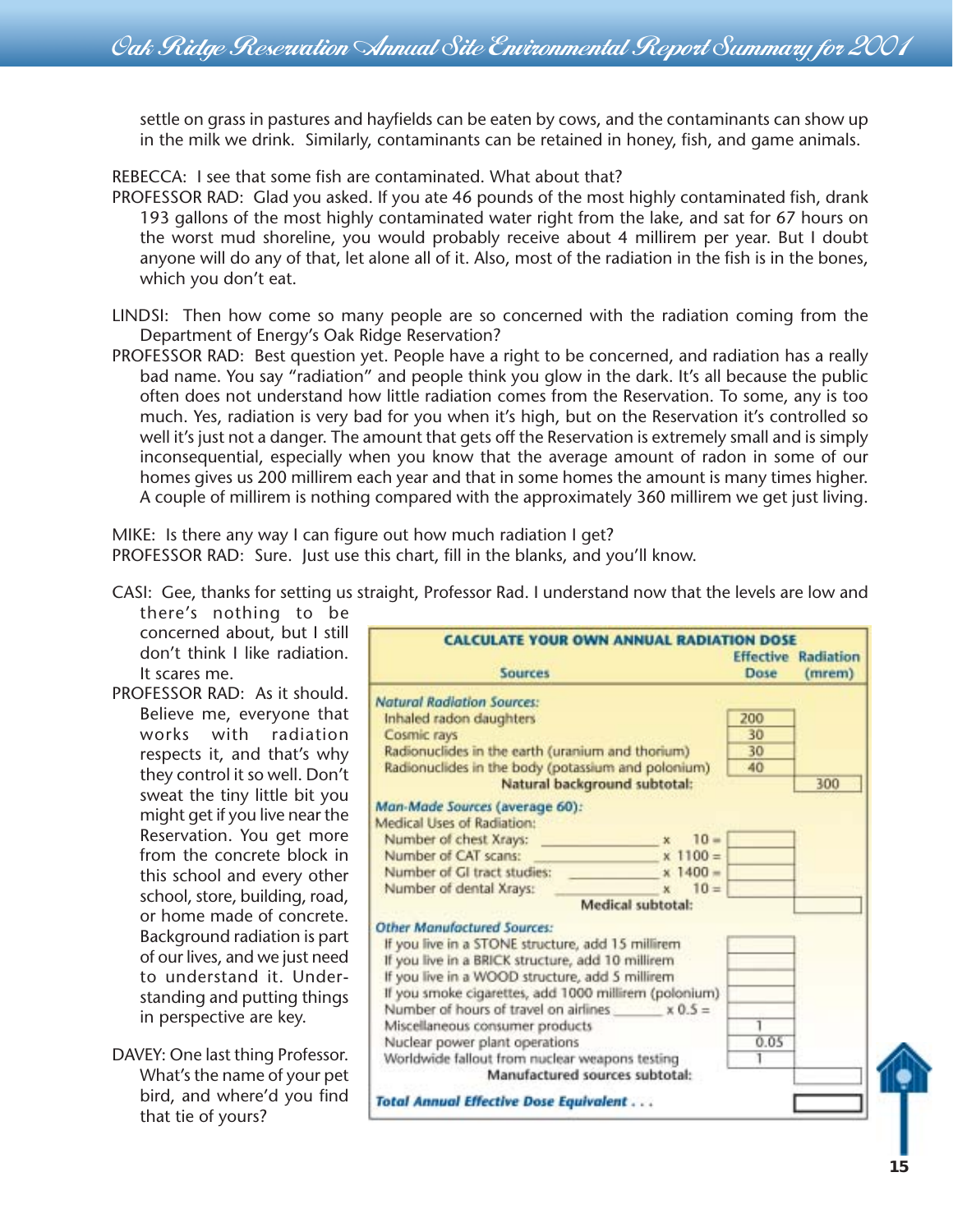

PROFESSOR RAD: His name is Atom. My tie? A nice guy at the Department of Energy gave it to me for talking to the class. Like it?

DAVEY: Uh, yeah, sure! And it matches your hair. PROFESSOR RAD: Thanks. I'll ask him to get you one.

DAVEY: Don't bother.





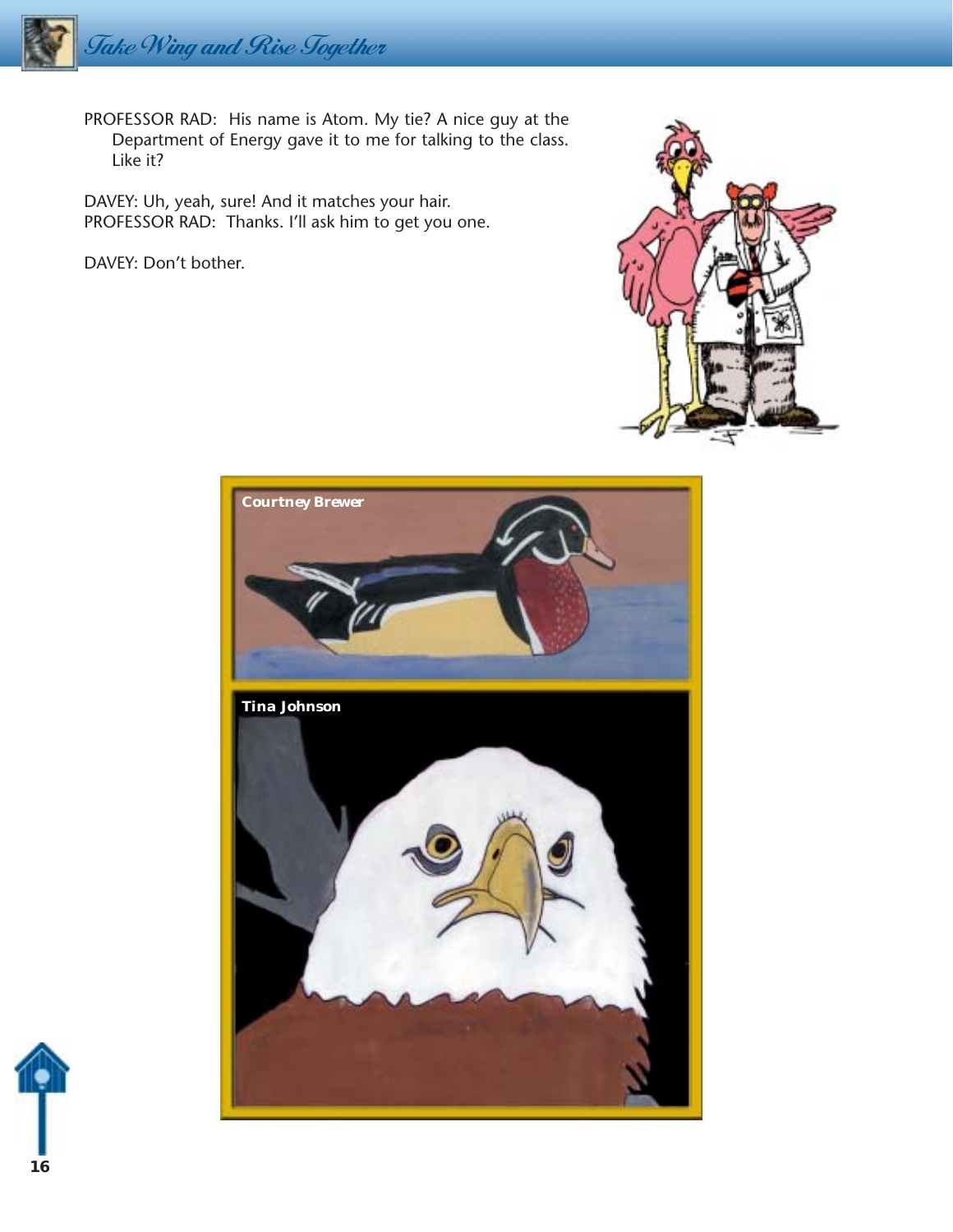

Everyone is exposed to radiation through normal daily activities. A typical person in the United States receives approximately 300 millirem per year from all natural sources of radiation, such as cosmic rays from outer space; radon from the ground; and natural radioactive elements found in soil, water and food. In addition, about 60 millirem per year comes from man-made sources, such as medical and dental exams, air travel, and consumer products.

Monitoring of air, water, and wildlife on and near the Reservation provides data that are used to confirm that doses from radionuclides released from the Department of Energy activities are low and are in compliance with all laws.

The radiation dose (a measurement of the amount of energy from radiation) varies depending on location. If you live in the vicinity of the Oak Ridge Reservation, eat lots of fish and wildlife harvested locally, drink gallons of contaminated water, and get all the highest exposures possible, you could receive up to 10 millirem per year, about 3% of natural background.

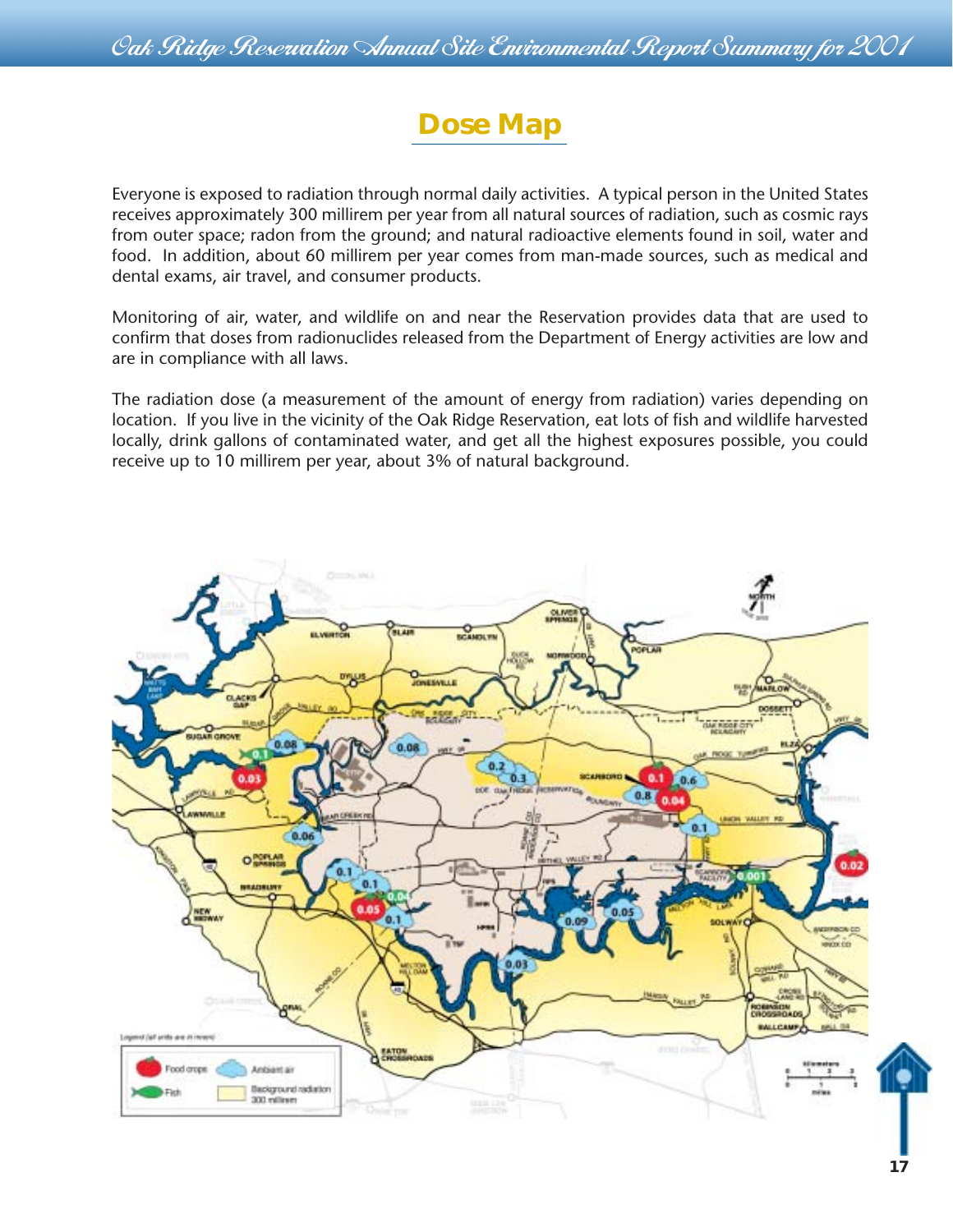# **Environmental Monitoring**

#### *Air*

Effluent and ambient air are both sampled on the Oak Ridge Reservation. Effluent air flows from sources such as exhaust stacks and laboratory hoods. Ambient air is the normal air that exists in the surrounding area. Radiological and nonradiological air emissions from certain buildings and specific plant sites are monitored. The radiological and nonradiological ambient air monitoring programs for the facilities and the Oak Ridge Reservation show that plant emissions do not significantly affect local air quality.

In 2001 the air emissions for all permitted air emission sources at the three facilities on the Reservation were lower than the Tennessee Department of Environment and Conservation limits. The Tennessee Department of Environment and Conservation did not find any violations of air quality regulations at any facility during inspections.

#### *External Gamma Radiation*

External gamma radiation exposure rates are measured at many different locations on and off the Oak Ridge Reservation to tell whether radioactive releases from the Reservation are significantly increasing radiation levels above normal background levels. Normal levels of external gamma radiation exposure range from 20 to 73 millirem per year. That means everyone living in Tennessee is exposed to and receives a dose due to external gamma radiation from the natural environment. The average exposure rate across Tennessee is 45 millirem per year.



The average rate at perimeter air monitoring stations around the Oak Ridge Reservation during 2001 was about 36 millirem per year. Operations on the Reservation are not making a significant contribution to external gamma levels in the area.

#### *Groundwater*

Most residents in Oak Ridge do not rely on groundwater for drinking water. The local groundwater is used for irrigation and other industrial uses, and it is a potential pathway of contaminant transport and exposure to hazardous materials. Groundwater is monitored for organic compounds, metals, and major ions (which are electronically charged atoms and particles). Contaminants can be carried



by groundwater past the Reservation boundary. Tests are performed to determine the water quality of springs, seeps, surface water, and groundwater. Most contamination is from former waste sites. There are no users of the groundwater in the affected areas. Groundwater monitoring at the Oak Ridge National Laboratory and at off-site wells has not detected groundwater contamination migrating off Department of Energy property. At the Y-12 Security Complex chlorinated volatile organic compounds have migrated off the Oak Ridge Reservation east of the plant into Union Valley at depths between 200–500 feet. Remediation is being conducted to mitigate plume migration. Meanwhile, there are no users of the groundwater, and restrictions have been established to prevent future use.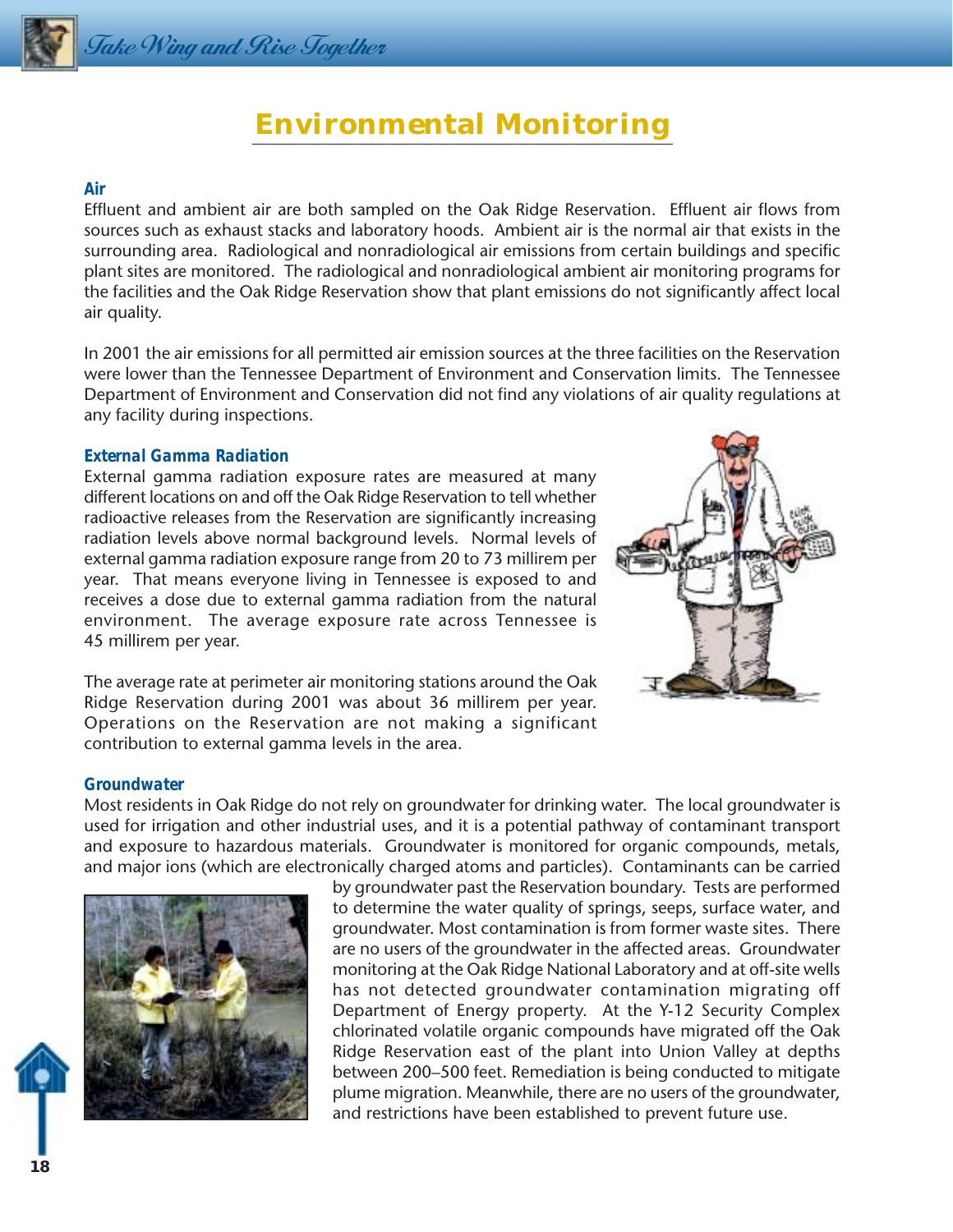#### *Surface Water*

Surface water is another pathway for contaminants to move from the Oak Ridge Reservation into public areas. Water that is discharged from the Oak Ridge Department of Energy facilities directly into lakes and streams is called effluent discharge. Each of the three major sites has a permit for water discharges, and all effluents are monitored according to the permit requirements. Additionally, surface water from 22 locations on and around the Reservation is analyzed to compare

with Department of Energy action levels and with the quality of water at reference locations to detect any potential contaminant releases.

Based on samples taken from surface water (even though all sampling locations are not drinking water sources), the dose to individuals from drinking that water could have been 0.1 millirem. The dose from the Reservation is similar to background and does not exceed levels normally found in nature.





#### *Canada Geese*

Canada geese are not harvested from the Oak Ridge Reservation, but hunts are held in adjacent areas. One hundred and thirteen geese were rounded up for a radiation screening in June 2001. None were found to be contaminated.

#### *Eastern Wild Turkeys*

Fifty-four wild turkeys were harvested during hunts held on the Oak Ridge Reservation in 2001. One wild turkey

with contamination at levels above administrative limits for radioactivity was found. The data indicated that eating wild turkeys from the Reservation is not a significant pathway for radiological exposure to the public. Average weight of the turkeys was 11.16 kilograms (24.6 pounds).





#### *White-Tailed Deer*

Traditionally, deer on the Reservation are harvested at hunts conducted in October, November, and December. To protect the hunters, their harvested deer are tested for radiation. Due to security concerns following September 11, 2001, hunts were not held on the Reservation during the 2001 fall hunting season.

#### *Vegetables*

In 2001 samples of tomatoes, lettuce, and turnips grown at local gardens near the Oak Ridge Reservation were analyzed. None of the vegetables had radionuclides that were statistically significant or above naturally occurring background levels.



#### *Fish*

Consumption of fish caught around the Oak Ridge facilities is limited due to advisories for polychlorinated biphenyls issued by the Tennessee Department of Environment and Conservation. These advisories are for the entire reservoir, not just the areas around the Oak Ridge Reservation. Fish are collected from different locations near the Reservation and are analyzed for metals, pesticides, polychlorinated biphenyls, tritium, gross alpha, gross beta, gamma-emitting radionuclides, and total radioactive strontium. The maximum dose from eating local fish was calculated to be 0.2 millirem.

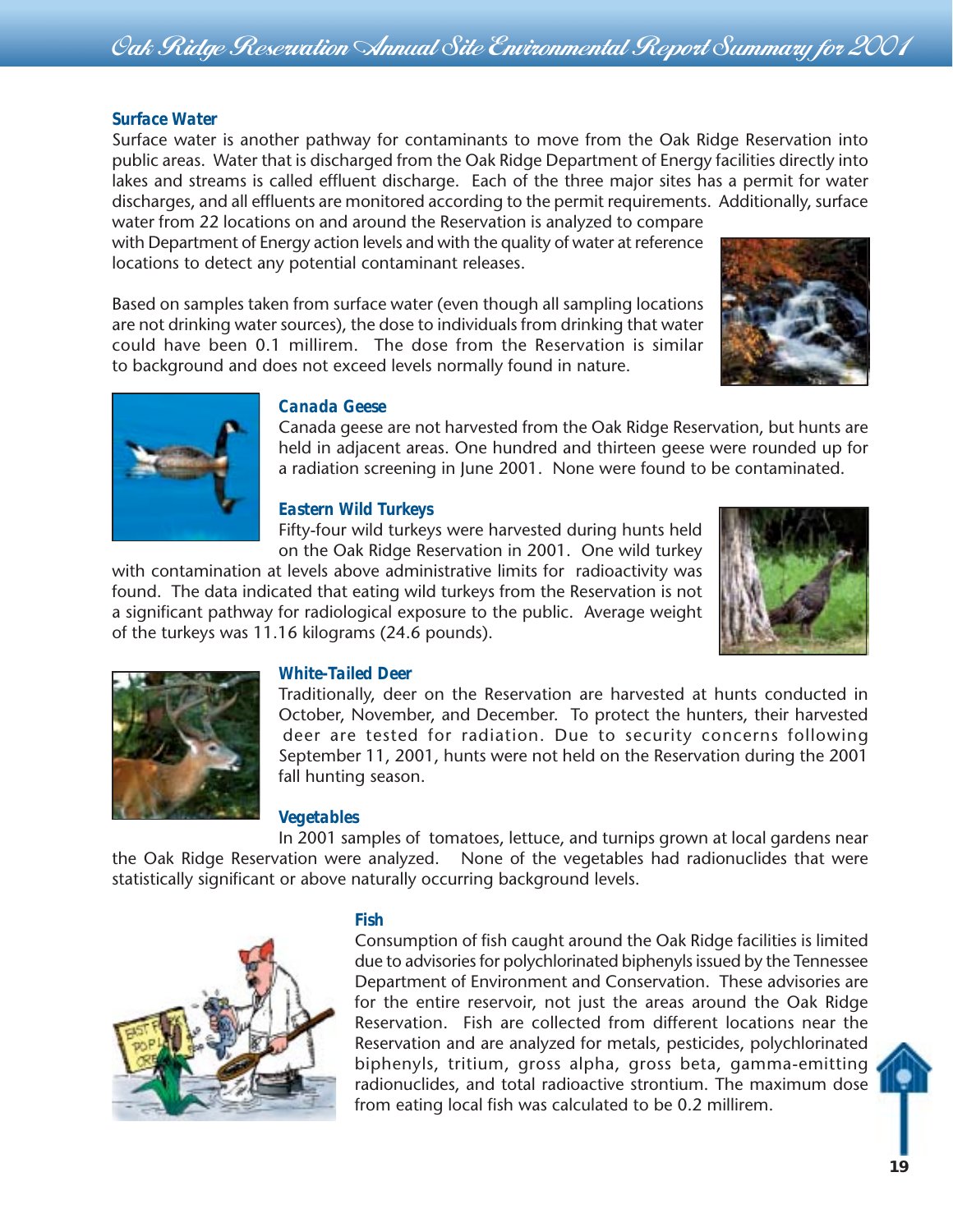

#### *Hay*

Analysis of hay from six locations on the Oak Ridge Reservation show that almost all of the dose from consuming beef and milk from cattle that eat this hay comes from the naturally occurring potassium-40 and beryllium-7 isotopes.





#### *Milk*

Milk samples are analyzed for tritium, strontium, and gamma-emitting radionuclides. Ingestion is one of the

pathways of exposure to radiation for humans. The maximum dose from milk consumption could have been 0.05 millirem in areas near the Oak Ridge Reservation and 0.04 millirem from a remote reference location. The number 0.05 means five one hundredths (5/100) of a millirem.



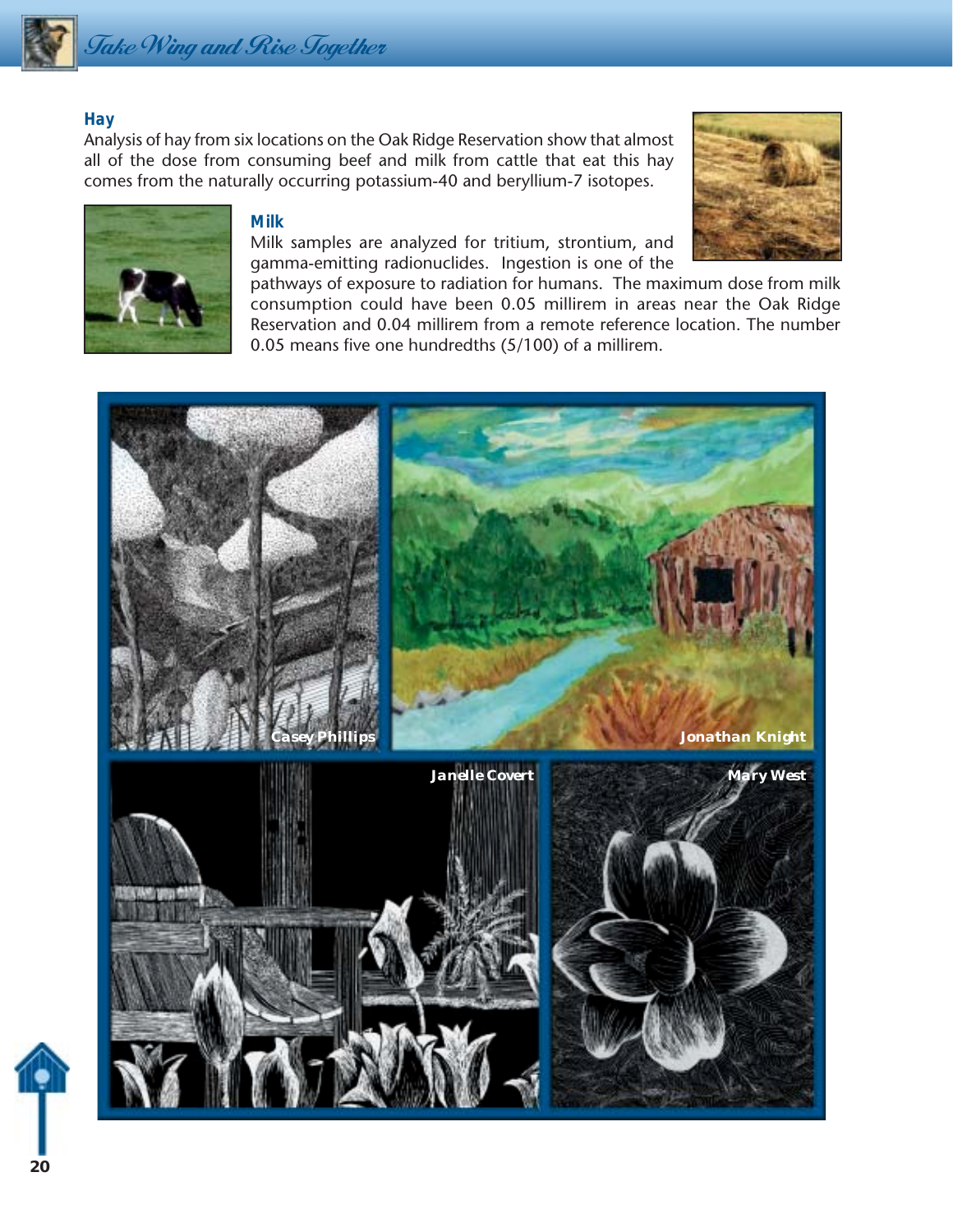# **Environmental Management**

Production of materials for nuclear weapons beginning in 1943 at the Oak Ridge facilities produced hazardous and radioactive waste and resulted in contamination of facilities, structures, and environmental media. In 1989, the Oak Ridge Reservation was placed on the Environmental Protection Agency's National Priorities List. This is a comprehensive list of sites and facilities that have been found to pose a sufficient threat to human health and/or the environment. In 1990 Department of Energy Headquarters established the Office of Environmental Management, making the Department of Energy Oak Ridge Operations Office responsible for the cleanup of the Reservation. Much of the work done under the Office of Environmental Management on the Oak Ridge Reservation is performed as a result of the requirements of the Federal Facility Compliance Act and the Comprehensive Environmental Response, Compensation, and Liability Act, which also requires public involvement to ensure that citizens will be informed of cleanup decisions that may affect them or the area in which they live.

#### *Public Involvement*

The public is entitled to participate in decisions and exchange information regarding remediation of contaminated areas on the Oak Ridge Reservation. The Department of Energy Oak Ridge Operations Office encourages such participation by actively seeking and considering the views of its stakeholders, thereby providing the opportunity to influence decisions. Stakeholders include individuals, groups/ organizations, host communities, and other entities in the public and private sectors that are interested in or affected by Department of Energy activities and decisions.

*Specific efforts by Department of Energy to provide information to the public and to solicit input from stakeholders have made the following sources available.*

- **–** The Oak Ridge Site Specific Advisory Board, a federally appointed citizen panel, provides advice and recommendations to the Department of Energy on environmental management activities (http://www.oro.doe.gov/em/ssab).
- **–** The Tennessee Department of Environment and Conservation [http://www.state.tn.us/environment] contracts with the surrounding counties and the city of Oak Ridge through the Local Oversight Committee (http://www.localoversight.org) to provide independent public oversight of the Department of Energy Oak Ridge Operations Office and environmental management activities.
- **–** The Department of Energy Information Center (phone: 865-241-4582) (http://www.oro.doe.gov/ foia/ doe\_public\_reading\_room.htm) provides newsletters, reports, and tapes and transcripts of public meetings.
- **–** The City of Oak Ridge Environmental Quality Advisory Board, appointed by the Oak Ridge City Council, provides counsel to the city government on environmental matters (http://orserv01.ci.oakridge.tn.us/ComDev-html/EQAB.htm).
- **–** Information on each of the Oak Ridge environmental management projects is available at http://www.bechteljacobs.com/facts/facts-or.htm.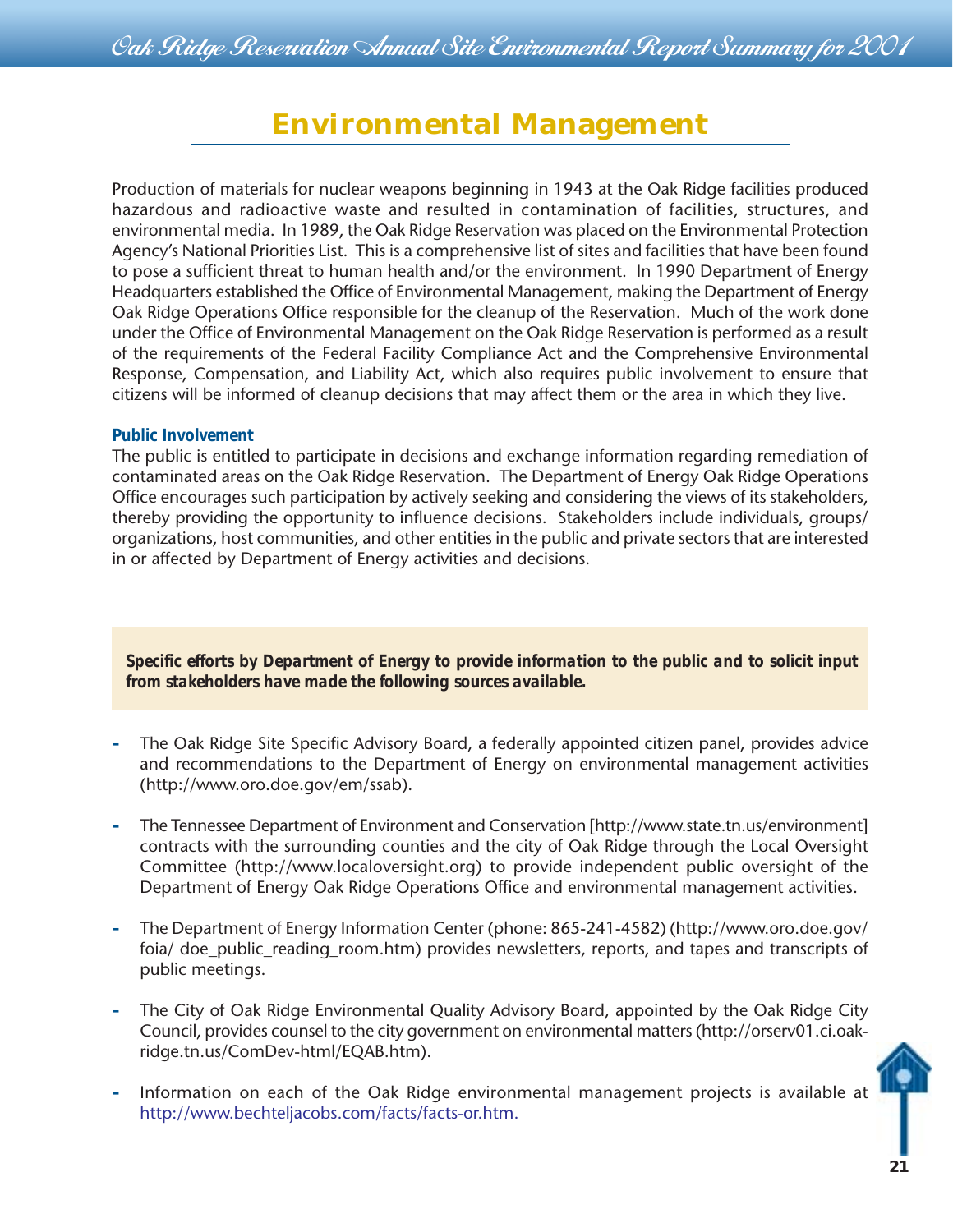

# **Community and Reservation Activities**

#### *BWXT Y-12 Safety Exposition*

The BWXT Y-12 Safety Exposition is an exhibition of information, equipment, supplies, and success stories promoting the health and safety of workers, both at home at and work. Vendors were on hand to exhibit and demonstrate safety- and health-related products and equipment. The Y-12 Environmental Compliance Organization sponsored a booth at the Exposition with the theme of Y-12 Environmental Stewardship, which featured sampling instrumentation and posters that described the Y-12 Environmental program. The first exposition was held in 2001, and plans are to make this an annual event.





*First row left to right:* John Hoffman, Stephanie Cooper, Ashley England, Casi Italio, Rebecca McCarter, Professor Rad, and Derek Scarbrough

*Second row left to right:* Mike Tarter, Scott Hepinstall, Brandon Weigel, Lindsi Grimes, Kent Hersha, Steven Hittinger, Jordan Smith, Brandon Drummer, Mike Davis, Emily McLin, Davey Humphrey, and Debra Cagley

#### *Community Environmental Programs*

Guided community nature walks on the Oak Ridge Reservation were conducted from March through May 2001. Thirteen volunteer guides led the nature walks, which included wildflower walks, bird walks, a wildlife and flower adventure, the Copper Ridge Nature Ramble , and a creekside ramble. A total of 162 persons participated in the eleven walks.



#### *Oak Ridge National Environmental Research Park*

The Oak Ridge National Environmental Research Park, a 21,980-acre "outdoor laboratory" and biosphere provides a protected, biologically diverse land area for environmental research and education.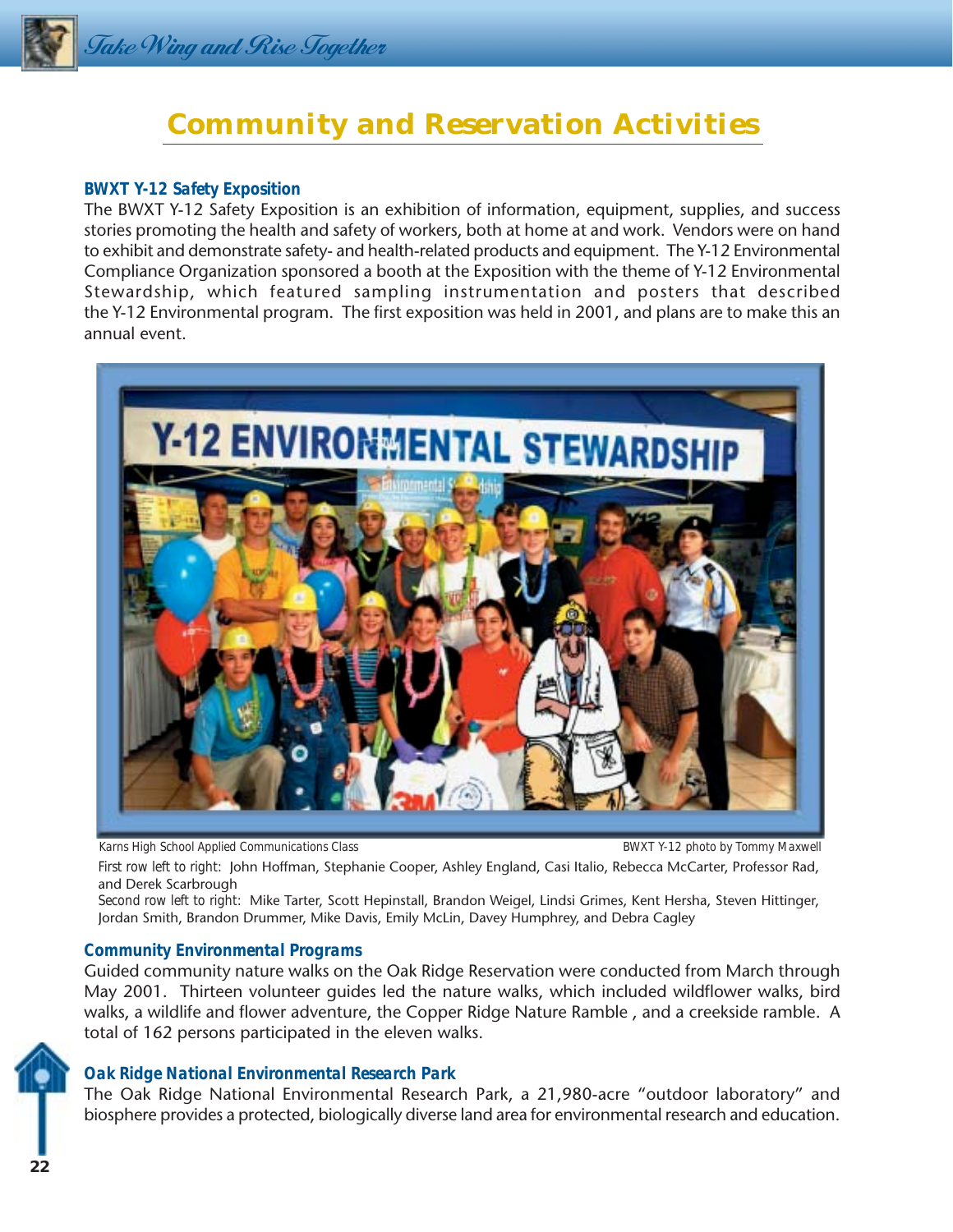It represents the eastern deciduous forest, having more than 1,100 species of plants and 315 wildlife species, some of which are federally or state-listed rare species. The area also plays a significant role as a breeding and nesting ground for migratory birds.

The park is an ORNL user facility. Its outstanding biodiversity provides a foundation for ecological research and environmental studies. More than 700 individuals have conducted research in the Oak Ridge National Environmental Research Park User Facility. Users include students and faculty from more than 75 colleges and universities as well as participants from ORNL and other state and federal agencies.



#### **Disclaimer**

This report was prepared as an account of work sponsored by an agency of the United States Government. Neither the United States, UT-Battelle LLC, Bechtel Jacobs Company, BWXT Y-12 LLC, nor any agency thereof, nor any of their employees, makes any warranty, express or implied, or assumes any legal liability or responsibility for the accuracy, completeness, or usefulness of any information, apparatus, product, or process disclosed, or represents that its use would not infringe privately owned rights. Reference herein to any specific commercial product, process, or service by trade name, trademark, manufacturer, or otherwise, does not necessarily constitute or imply its endorsement, recommendation, or favoring by the United States Government or any agency thereof. The views and opinions of authors expressed herein do not necessarily state or reflect those of the United States Government or any agency thereof. The sampling and monitoring results reported herein are not a comprehensive report of all sampling and analysis performed.